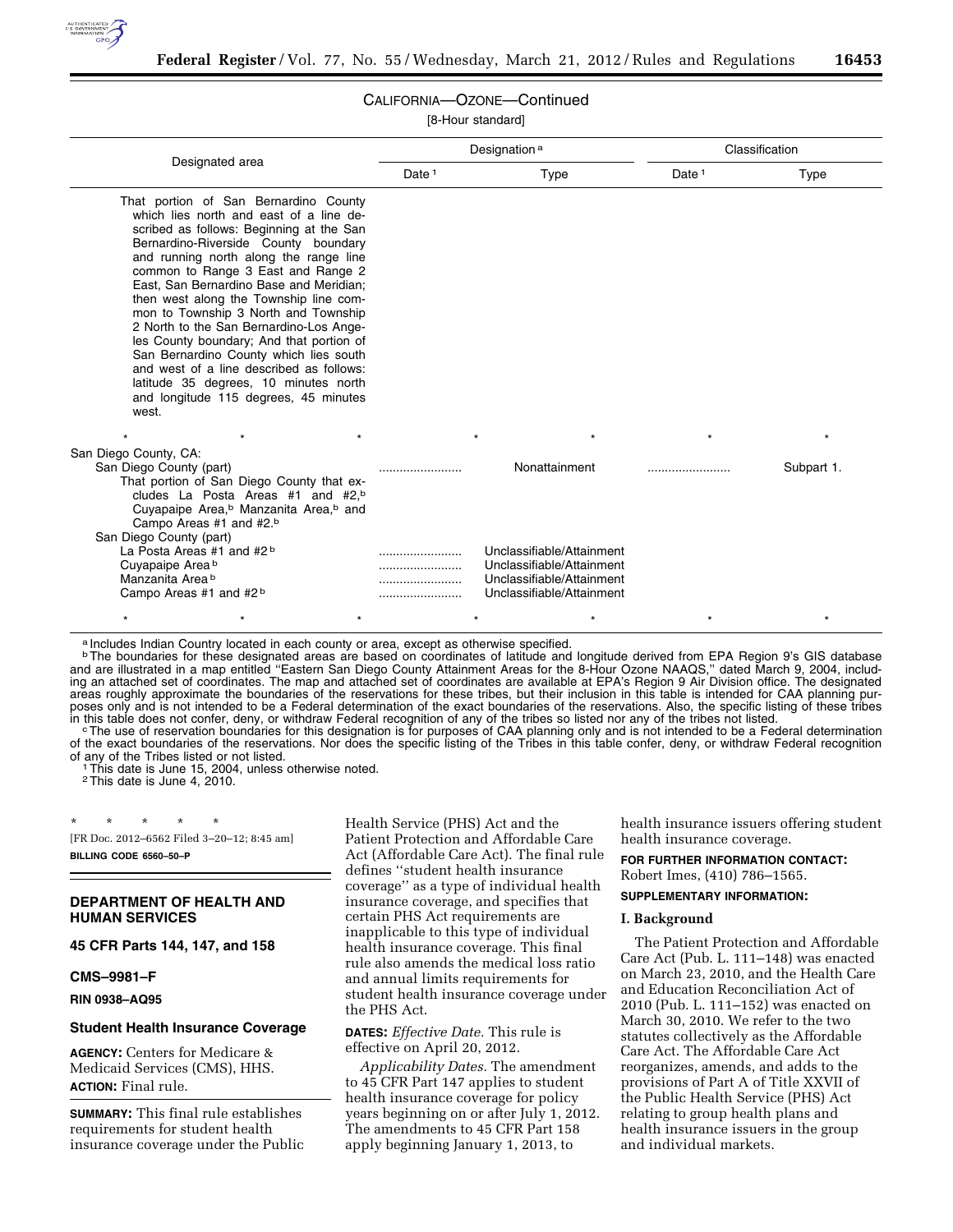Section 1560(c) of the Affordable Care Act provides that ''nothing in this title (or an amendment made by this title) shall be construed to prohibit an institution of higher education (as such term is defined for purposes of the Higher Education Act of 1965) from offering a student health insurance plan, to the extent that such requirement is otherwise permitted under applicable Federal, State, or local law.''

On February 11, 2011, we published a proposed rule (76 FR 7767) regarding section 1560(c) entitled ''Student Health Insurance Coverage.'' In the preamble of the proposed rule, we explained that we interpreted section 1560(c) to mean that if particular requirements in the Affordable Care Act would have, as a practical matter, the effect of prohibiting an institution of higher education from offering a student health plan otherwise permitted under Federal, State or local law, such requirements would be inapplicable pursuant to section 1560(c). Accordingly, the proposed rule defined ''student health insurance coverage'' and specified that a small number of individual market requirements in the PHS Act and the Affordable Care Act would not apply to student health insurance coverage. We also asked for comments on how other Affordable Care Act requirements should apply in the case of student health insurance coverage. We received approximately one hundred comments in response to the proposed rule. They include comments from institutions of higher education and their associations, students and student organizations, faculty members, consumer organizations, health insurance issuers, and brokers.

# **II. Provisions of the Proposed Rule**

The February 11, 2011 proposed rule included the following:

*Definition.* The proposed rule defined student health insurance coverage as a type of individual market health insurance coverage offered to students and their dependents under a written agreement between an institution of higher education and an issuer. Student health insurance coverage could not be offered to individuals other than students and their dependents, could not condition eligibility based on health status, and had to satisfy any additional requirements imposed under State law.

*Exemptions from the PHS Act.* The proposed rule would exempt student health insurance coverage from the guaranteed availability requirement of PHS Act section 2741(e)(1) and the guaranteed renewability requirement of PHS Act section 2742(b)(5). The proposed rule also would provide that

student health insurance coverage could not establish an annual dollar limit on coverage lower than \$100,000 for policy years beginning prior to September 23, 2012. The proposed rule would apply the generally applicable annual dollar limit requirements for individual health insurance coverage for subsequent policy years.

*Student Administrative Health Fees.*  The proposed rule would clarify that student administrative health fees were not cost-sharing for purposes of PHS Act section 2713, which requires that certain preventive services be covered without cost-sharing. Student administrative health fees were defined as fees charged by institutions of higher education on a periodic basis to provide health care through school clinics, regardless of whether students utilize the clinics or enroll in student health insurance coverage.

*Notice.* The proposed rule would require that issuers give students a notice informing them of their coverage's exceptions from the specified PHS Act requirements. The notice would have to be prominently displayed in 14-point bold type on the front of the insurance policy or certificate and any other plan materials. Model language was provided.

*Applicability.* The proposed rule would be applicable to student health insurance coverage for policy years beginning on or after January 1, 2012.

# **III. Analysis of and Responses to Public Comments**

We carefully considered all of the comments in drafting this final rule. The major comments are summarized below with our responses.

# *A. Definition of Student Health Insurance Coverage (§ 147.145 (a))*

*Comment:* We received several comments concerning the proposed definition of student health insurance coverage in § 147.145(a). An issuer, a college association and a student advocacy group noted that, in addition to individual universities, consortia of universities and State boards of regents sometimes sponsor student health insurance coverage plans. In addition, they noted that student associations have sponsored insurance plans. A broker asked for clarification whether student health insurance coverage could encompass coverage sold to students attending high school. A college association requested clarification on what individuals can be included as dependents under student health insurance coverage. Lastly, an issuer proposed that temporary continuations

of coverage following loss of student status be limited to 90 days.

*Response:* The proposed definition of student health insurance coverage would not prevent consortia of universities or State boards of regents from acting on behalf of an institution of higher education in entering into a written agreement with an issuer to provide student health insurance coverage since those bodies are either a collection of universities or part of the university system. Student associations sponsoring insurance plans are not institutions of higher education under the Higher Education Act of 1965, and therefore such coverage would not be student health coverage within the meaning of the proposed rule. However, depending on their circumstances, student associations may qualify as bona fide associations under § 144.103 which would allow them to be exempt from the current PHS Act guaranteed availability and guaranteed renewability requirements. The proposed definition would not include coverage provided under an agreement between an issuer and a high school, as the definition of an institution of higher education under the Higher Education Act does not include secondary institutions.

As discussed in the proposed rule's preamble, student health insurance plans have flexibility in determining which dependents, if any, are eligible for coverage under their plan terms. Similarly, student health insurance plans would have discretion under the proposed rule to allow temporary continuations of coverage upon events such as the loss of student status. For example, while a 90-day extension would be reasonable to allow a graduating student to transition to other coverage, a very lengthy extension, such as a 12-month extension, would not be consistent with the proposed requirement of § 147.145(a) that eligibility for student health insurance coverage be limited to students and their dependents. We are therefore adopting the proposed definition of student health insurance coverage in the final rule without change.

*Comment:* Nine colleges and universities urged that we allow student coverage, at least in some instances, to continue to be offered as short-term limited duration coverage. These commenters noted the temporary nature of student coverage, the fact that universities generally were issued a new policy each year, and the cost of compliance with the Affordable Care Act. Further, some universities and issuers asserted that student coverage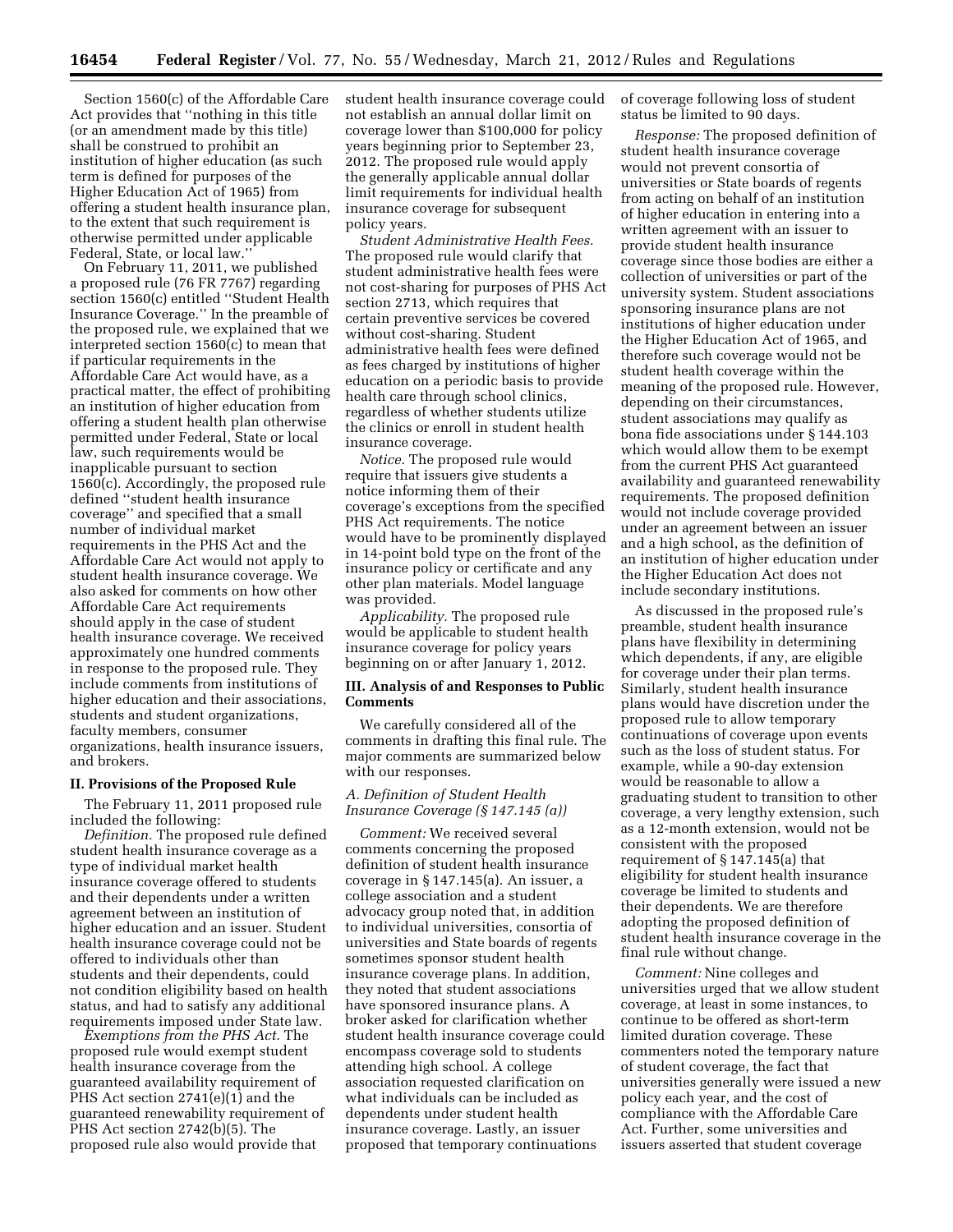was not intended to provide comprehensive coverage and should rather be seen as part of the universities' risk mitigation strategies. A consumer group supported defining student health insurance as individual health insurance and noted the definition's consistency with past CMS statements. A higher education association recommended that any short-term limited duration policies issued to students be required to disclose that they do not comply with Affordable Care Act provisions.

*Response:* As discussed in the proposed rule's preamble, we understand that in the past many issuers have claimed that student health insurance coverage was short-term limited duration coverage and have not complied with the PHS Act. To that effect, issuers sometimes included coverage terms that were only minutes short of one year and placed disclaimers on the front pages of policies asserting non-renewable and short-term limited duration status. However, in practice, these policies often—(1) Allowed students to renew coverage as long as their schools had chosen to retain the policy (and, in some cases, the issuers cooperated with the universities in automatically renewing students who did not affirmatively opt out); (2) had significant numbers of students keep coverage for longer than one year; and (3) in some cases, even based annual and lifetime dollar limitations and preexisting condition exclusion limitation periods on students' coverage under the policies from the same issuer during prior academic years.

The effective date of this rule is intended to provide issuers and universities that operated with a reasonable belief that their policies were short-term limited duration coverage to come into compliance with the Affordable Care Act and the PHS Act. While there may be instances where short-term limited duration coverage is appropriately sold to students—for instance, foreign students studying for only one semester in the United States or U.S. citizens studying abroad for one summer—the short-term limited duration model does not apply to coverage that a student could have through the same health insurance issuer for one or more years during the course of his or her undergraduate or graduate education. CMS, along with the States, will monitor issuers' compliance with properly classifying student health insurance coverage following the effective date of this rule. Further, we point out that CMS has authority to impose penalties on health

insurance issuers for failures to comply with the requirements of the PHS Act.

*Comment:* In the proposed rule, we specifically requested comments on the prevalence, structure, and State regulation of self-funded student health plans, given that the PHS Act does not provide authority for HHS to regulate such plans. In response, three consumer advocacy groups asked that we affirmatively encourage States to regulate self-funded student health plans to the extent permissible under Federal and State law. One issuer asserted that colleges would self-fund student health plans in response to a determination that insured student health plans fall under the Affordable Care Act, in order to avoid some of the requirements of the Affordable Care Act.

*Response:* From the comments to the proposed rule, it appears that there are approximately 200,000 students covered through student health plan arrangements that are self-funded through colleges and universities. While some commenters would prefer uniform regulation of all student plans; as stated in the proposed rule's preamble, however, we do not have the authority to regulate self-funded student health plans. The PHS Act and the Affordable Care Act give HHS regulatory authority over health insurance issuers in the group and individual markets and over non-Federal governmental group health plans, but self-funded student health plans do not fit into these categories. The proposed rule acknowledged that because self-funded student health plans are neither health insurance coverage nor group health plans, as those terms are defined in the PHS Act, HHS has no authority to regulate them, including extending Affordable Care Act policies to them. As explained in the proposed rule, these self-funded student health plans may be regulated by the States.

# *B. Exemptions From the Public Health Service Act (§ 147.145(b))*

*Comment:* Nine issuers and four universities were concerned that eliminating annual and lifetime dollar limits would result in dramatic premium hikes for student plans and that many students will not be able to afford insurance. As a result, some commenters asserted that this elimination would cause universities to stop sponsoring student health insurance plans. An issuer opined that smaller schools would not have sufficiently large enrollments that could generate the premiums necessary to cover the risk exposure from unlimited maximums on plan dollar limits. These commenters proposed alternatives such

as a slower phase-in of the annual limits rules, a permanent exception from these rules, and a waiver program under which universities could request exceptions from the generallyapplicable rules.

Conversely, seven commenters, including some universities and consumer interest groups, supported the elimination of annual and lifetime dollar limits on student health insurance plans without a phase-in. Two commenters noted that while few students even come close to meeting these limits, the uncovered medical expenses could be catastrophic for those that do.

*Response:* In recognition of the considerable increase from \$100,000 to \$2 million in one year and in response to these comments, we have modified the proposed rule to the following schedule for restrictions on annual dollar limits—(1) annual limits of no less than \$100,000 for policy years beginning on or after July 1, 2012 but before September 23, 2012; (2) annual limits of no less than \$500,000 for policy years beginning on or after September 23, 2012, but before January 1, 2014; and (3) consistent with section 2711, no annual dollar limits for policy years beginning on or after January 1, 2014. The \$500,000 annual dollar limit requirement for policy years beginning on or after September 23, 2012 provides student health insurance coverage a more gradual transition to full compliance with PHS Act section 2711 in 2014 but also protects students from catastrophic claims except in extreme cases. This schedule ensures persons with student health insurance coverage will be more fully protected from catastrophic claims within a few years, while allowing any costs associated with this important protection to be incorporated gradually. We point out that the student policies likely to see premium increases from this requirement are those policies that currently leave students with very significant financial exposure in the event of illness or accident.

*Comment:* Commenters, including universities, brokers, and issuers, generally recommended that preventive service coverage be provided at student health centers, unless referrals were needed to other providers. Industry and university commenters noted that student health insurance coverage benefits typically coordinate with services offered at the student health center and that this coordination eliminates duplication of benefits and makes student plans more affordable. Industry commenters noted that student health fees, separate from the student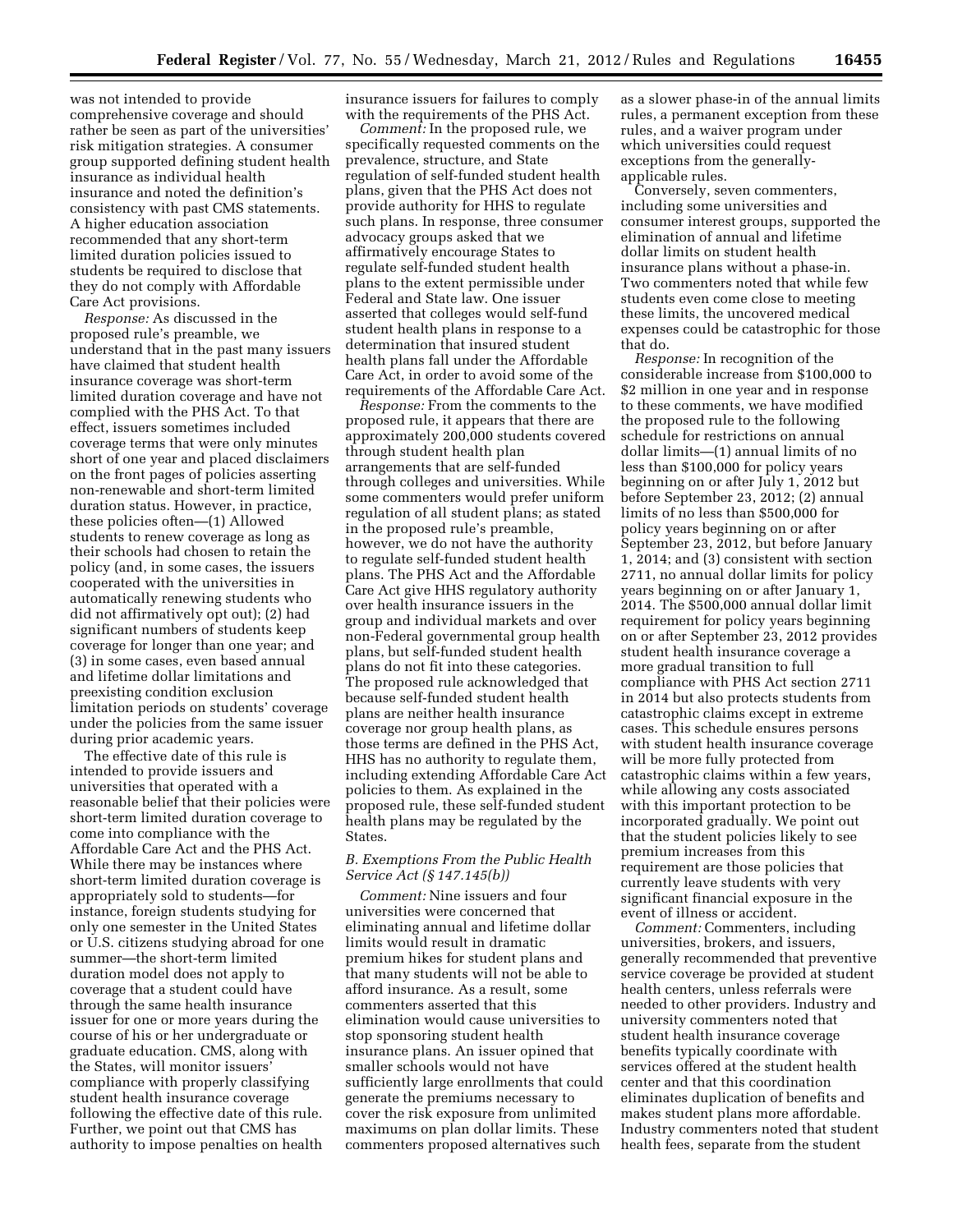health insurance coverage premiums, often cover access to certain preventive services from campus providers for both students enrolled in student health insurance coverage and other students who may have other or no coverage.

*Response:* Student health insurance coverage must include the preventive services specified under PHS Act section 2713 and the implementing regulations (45 CFR § 147.140). However, PHS Act section 2713 and the implementing regulations do not prevent student health insurance coverage from coordinating with student health centers to ensure the provision of these services. For example, an issuer can arrange for a student health center to serve as its in-network provider where students could receive preventive services without cost-sharing. This final rule also retains the clarification that student administrative health fees are not cost-sharing under section 2713 of the PHS Act. Student administrative health fees are those that are charged to all students enrolled at a college or university, regardless of whether a student enrolls in student health coverage or utilizes any services offered by the clinic, which gives all students access to a student health clinic's services and supports a number of services and activities that foster a healthier campus community.

*Comment:* Most commenters asserted that it would be inappropriate to apply section 2719A, which allows choice of certain health care professionals, to student health insurance coverage because of the unique nature of the student health system environment. More than two dozen commenters, including industry, university and consumer interest groups, noted the need to preserve the student health centers' role in providing care to students. Commenters emphasized the fact that student health insurance coverage's benefits are customized to take into account the services available from campus providers. Commenters also noted that campus providers serve as gatekeepers for care and as medical homes. Conversely, one consumer group asserted that it was not necessary to grant an exception from section 2719A to student health insurance coverage because students already are incentivized to use the geographically closest providers. Additionally, a consumer advocacy group noted that students would also need adequate access to health care when away from campus.

*Response:* The proposed rule does not prevent a student health insurance plan from designating providers at a student health center as its in-network providers

and allowing students to choose from among those providers for purposes of satisfying section 2719A, provided that the centers have sufficient provider capacity and range of services available to support this designation. We believe that this provides an adequate incentive for students to obtain health care at the student health clinic while they are on campus, while also providing them with choice of providers when away from campus. We also note that student health centers vary in capacity and design, and some are not equipped to provide emergency services. Therefore, the final rule does not modify the proposed rule to grant student health insurance coverage exceptions from the provider choice requirements of section 2719A.

*Comment:* Commenters offered various approaches concerning how grandfather status should apply to student health insurance coverage. A university proposed that grandfather status apply to student health insurance coverage in the same manner that it applies to other individual health insurance coverage. Other commenters including issuers and brokers asserted that special treatment regarding grandfather status was advisable because issuers and universities were not able to predict the direction of this rule in advance and because the effective date of this rule as proposed (that is, policy years beginning on or after January 1, 2012) is much later than the Affordable Care Act's general date (March 23, 2010) for determining grandfather status. Commenters requested accommodations such as—(1) assessing grandfather status based on the student plan in place for the academic year 2011–2012; (2) setting grandfather status based on whether a university had the same or a similar policy within the parameters of the grandfather rule, not on a student-bystudent basis, as a straight-forward application of the individual market rules would dictate; and (3) allowing issuers and universities a limited opportunity to revoke benefit changes that otherwise would trigger loss of grandfather status.

*Response:* While we understand the unique issues regarding grandfather status of student health insurance coverage, we do not have the legal discretion to alter the generally applicable grandfather rules. Grandfathering rules apply to health insurance issuers and plans across all markets. The rule defines student health insurance coverage to be a form of individual market coverage, and as such, grandfather status is determined as to the coverage in which each

individual student was enrolled on March 23, 2010. Any coverage in which an individual student is newly enrolled after March 23, 2010 is nongrandfathered.

*Comment:* In response to the NPRM, a public health group, a women's rights organization, a student organization from a religiously-affiliated university, and an individual student commented on the importance of student health insurance coverage including benefits for contraception. The student organization and the individual student specifically noted that their schools' plans excluded coverage for contraceptive methods.

Subsequent to the NPRM on student health insurance coverage, on August 3, 2011, CMS, along with the Department of Labor and the Department of the Treasury (the Departments), published interim final rules (IFR) with request for comments (76 FR 46621) amending the Interim Final Rules Relating to Coverage of Preventive Services, codified at 45 CFR § 147.130. The August 3, 2011 amended IFR provided the Health Resources and Services Administration (HRSA) authority to exempt group health plans established or maintained by certain religious employers (and group health insurance coverage provided in connection with those group health plans) from any requirement to cover contraceptives required as a result of any HRSA guidelines.

In response to the August 3, 2011 amended IFR, the Departments received comments from a council of religiouslyaffiliated schools and from numerous religious-affiliated colleges and universities requesting that, among other suggestions, the exemption be broadened to include plans that meet the definition of a church plan under section 414(e) of the Internal Revenue Code and also to include student health insurance plans facilitated by religiously-affiliated colleges and universities. Conversely, the Departments received comments from women's advocacy organizations and from a constitutional rights organization requesting that the exemption either be stricken from the IFR or at least narrowed.

*Response:* With respect to certain non-profit institutions of higher education with religious objections to covering contraceptive services whose student health insurance plans are not grandfathered health plans, if the college or university and its student health insurance plan satisfy the terms applicable to an employer and its group health plan (and group health insurance coverage provided in connection with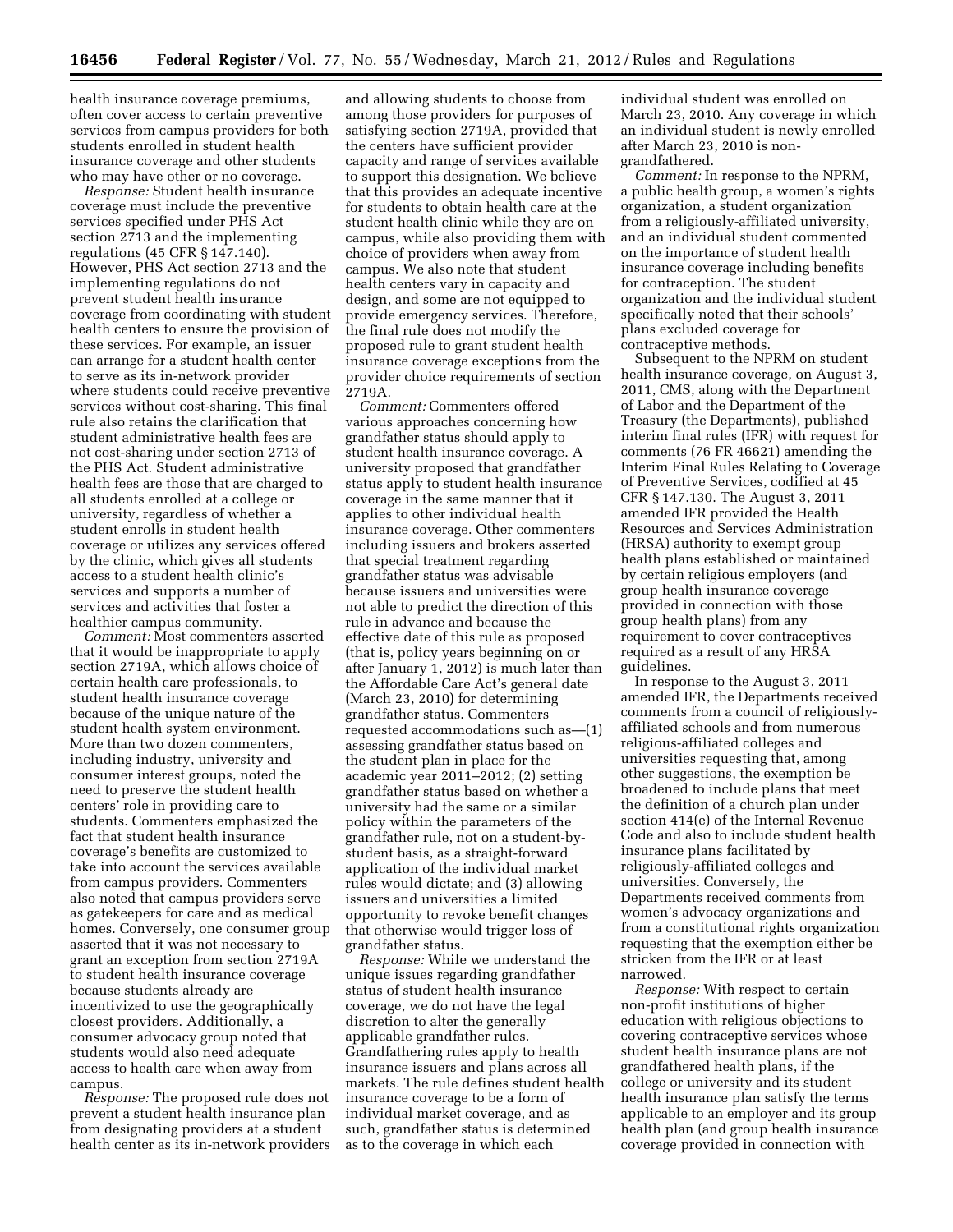that group health plan) under the Guidance released on February 10, 2012, establishing a temporary one-year enforcement safe harbor for group health plans established or maintained by certain non-profit, non-exempt employers with religious objections to covering contraceptive services (and group health insurance coverage provided in connection with those group health plans), $<sup>1</sup>$  the college or</sup> university and the issuer of the student health insurance coverage will also be subject to the temporary one-year enforcement safe harbor, and contraceptive benefits will not have to be provided in its student health insurance plan until policy years beginning on or after August 1, 2013. Satisfaction of such terms includes sending the requisite notice to the students enrolled in the student health insurance plan and the institution of higher education maintaining on file the requisite self-certification.

Before the end of the temporary enforcement safe harbor, the Departments will work with stakeholders to develop alternative ways of providing contraceptive coverage without cost-sharing to students of nonprofit religious institutions of higher education with religious objections to such coverage. Specifically, the Departments plan to initiate rulemaking to require issuers to offer student health insurance plans without contraceptive coverage through such an institution and simultaneously to offer contraceptive coverage without costsharing directly to the student health insurance plan enrollees (and their dependents). Under this approach, the Department also will require that, in this circumstance, there be no charge for the contraceptive coverage. Actuaries, economists and experts have found that coverage of contraceptives is at least cost neutral when taking into account all costs and benefits in the health plan.

### *C. Notice (§ 147.145(d))*

*Comment:* While commenters uniformly supported a notice requirement concerning how student health insurance coverage differs from other individual market coverage, they had various recommendations concerning the notice's content and

appearance. Some consumer groups agreed with the proposed rule's specific approach. Other commenters, including provider associations, consumer advocacy groups and issuers, submitted a range of proposed changes to the notice, including that it—(1) Use terms likely to be understood by enrollees, such as using ''new health reform law'' in place of ''PHS Act''; (2) provide contact information for State or local consumer assistance services; (3) clearly list exceptions from the PHS Act and the Affordable Care Act in a bulleted fashion; (4) be limited to one sentence in length; (5) use a conspicuous font and display; (6) permit font and display to conform more to the style of the document into which it is incorporated; (7) be provided in languages other than English; and (8) be allowed to be posted on schools' intranets. One consumer group suggested that notice regarding the special rules on guaranteed availability and renewability are unnecessary. In addition, two commenters recommended that the notice requirement sunset when the annual dollar limit requirement for student health insurance becomes consistent with that for all other individual health insurance coverage.

*Response:* While we retain the proposal that a notice should be provided to a student and any dependents describing how their coverage differs from other individual market coverage, and that the disclosure should be provided in the insurance policy or certificate and any other written materials for the coverage (for example, enrollment information), we include some modifications in the final rule in response to comments. We note that the proposed rule set out a model notice, with the intent of allowing health insurance issuers flexibility to create their own notice, provided that it met certain criteria.

In response to recommendations from commenters, the final rule modifies the content of the notice requirement, as well as simplifies the model notice. The content criteria was modified by removing the notice regarding guaranteed availability and guaranteed renewability, leaving only the content to inform students if the policy does not meet the annual limits restrictions. Additionally, the revised model notice in the final rule uses the term ''health care reform law,'' given that this phrase may be more understandable to consumers. Required language was also added advising students that they may be eligible for coverage under their parents' employer group health plan or a parent's individual market coverage if they are under the age of 26. This is

important because coverage under a parent's employer or a parent's individual market plan may contain all of the protections of the Affordable Care Act, including adherence to the annual dollar limits requirements. In addition, we clarify that the notice must be provided in the insurance policy or certificate and in any other plan materials summarizing the terms of the coverage (such as a summary description document). Finally, the final rule sunsets the notice requirement when the annual limits requirement is consistent with other individual health insurance coverage.

### *D. Applicability (§ 147.145(e))*

*Comment:* One consumer advocacy group recommended that January 1, 2012 be the latest date for student health insurance coverage to comply with the individual market requirements. This commenter expressed concern that by establishing policy years beginning on or after January 1, 2012 as the effective date for the rule, most students will have to wait until the 2012–2013 school year to benefit from the rule. A related concern of the commenter was that this effective date allows issuers to increase premiums and collect as much profit as possible before the Federal MLR requirements take effect.

One issuer urged HHS to issue a final rule no later than August 1, 2011 or otherwise delay the effective date so that issuers have adequate time to prepare for compliance. The commenter explained that negotiations for and sales of 2012–2013 academic year policies will occur in the Fall of 2011.

*Response:* We recognize the concerns of issuers regarding timing, but we had to ensure that the final rule is consistent with other policies. We believe that the timing of this final rule provides sufficient time for issuers to comply with the new provisions for the 2012– 2013 academic year.

*Comment:* Issuers and brokers raised several general issues concerning the applicability of the PHS Act and the Affordable Care Act to foreign students studying in the United States. They asserted that plans for inbound foreign students have unique administrative cost structures, benefit designs, and medical utilization patterns, which differ substantially from plans for domestic students. These commenters suggested that, because of these differences, schools should be allowed to offer separate plans for international students that are subject to different requirements than domestic health plans. One commenter asked that we exempt health plans for students who are not United States citizens from the

<sup>1</sup> ''Guidance on the Temporary Enforcement Safe Harbor for Certain Employers, Group Health Plans and Group Health Insurance Issuers with Respect to the Requirement to Cover Contraceptive Services Without Cost Sharing Under Section 2713 of the Public Health Service Act, Section 715(a)(1) of the Employee Retirement Income Security Act, and Section 9815(a)(1) of the Internal Revenue Code' February 10, 2012, which can be found at: *http:// [cciio.cms.gov/resources/files/Files2/02102012/](http://cciio.cms.gov/resources/files/Files2/02102012/20120210-Preventive-Services-Bulletin.pdf)  20120210-Preventive-Services-Bulletin.pdf.*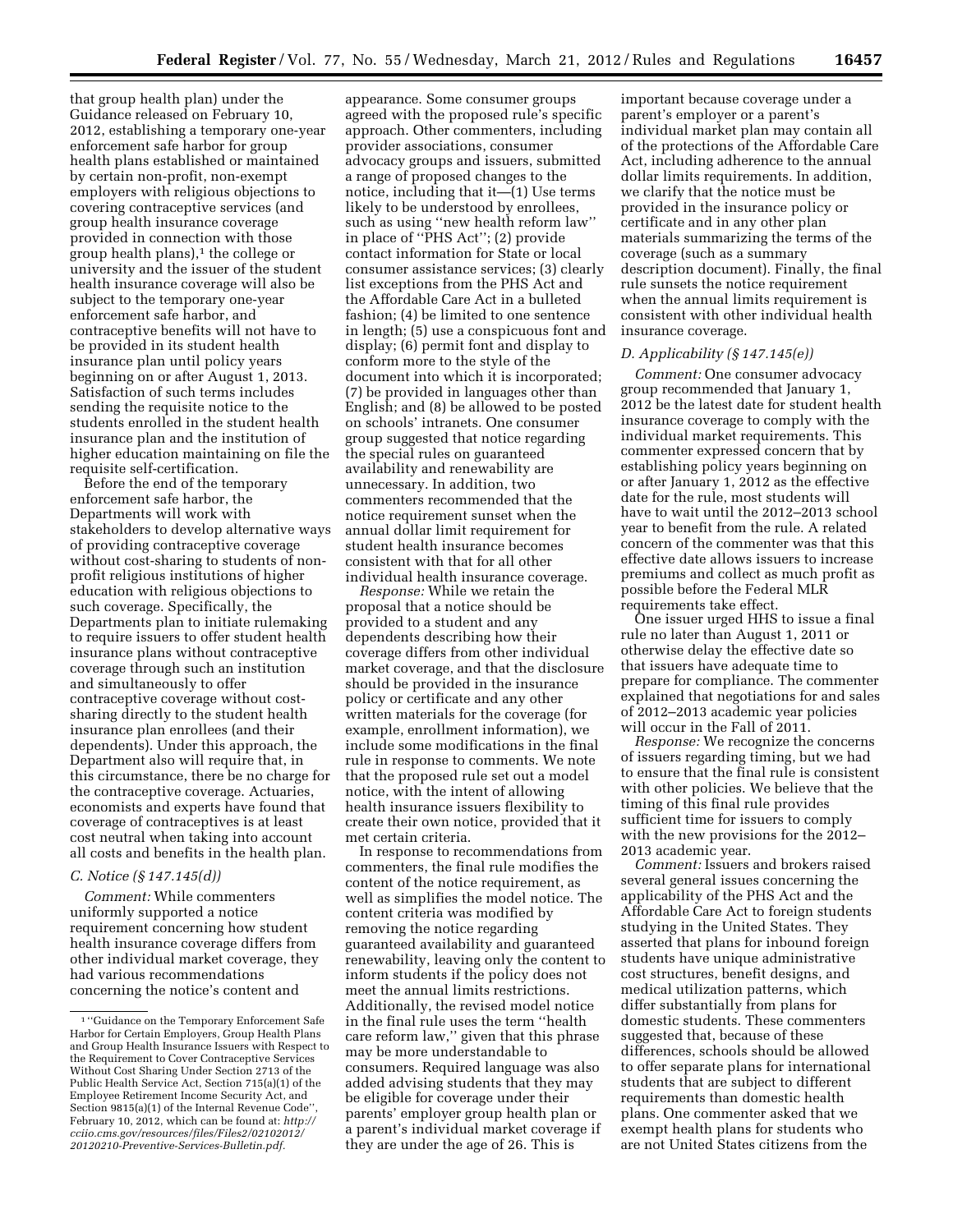PHS Act and the Affordable Care Act. In contrast, a consumer group and a school interest group urged HHS to subject international student plans to the same rules as all other individual market coverage.

*Response:* Health insurance coverage issued in a State, as that term is defined by the PHS Act and the Affordable Care Act, must comply with the applicable provisions of such Acts, without regard to the individuals being insured. However, as previously discussed, there may be circumstances where student coverage appropriately may still be sold on a short-term limited duration basis to foreign students, and thus the issuer would not have to comply with the PHS Act and the Affordable Care Act.

*Comment:* Issuers noted that the State Department's Bureau of Educational and Cultural Affairs requires students on J– 1 Exchange Visitor visas to maintain health insurance coverage that includes medical benefits of at least \$50,000 per accident or illness, includes a deductible of not more than \$500 per accident or illness, and meets other requirements (22 CFR 62.14). One commenter requested that we ensure that our final rule and 22 CFR 62.14 do not conflict.

*Response:* We reviewed the requirements under 22 CFR 62.14 and believe that issuers will be able to comply both with those rules and this final rule.

*Comment:* Commenters offered a range of comments on the rule's interaction with State laws. A State insurance department requested a clarification that States could impose more stringent standards on student health insurance coverage than those under this rule. The State insurance department offered an example of a State requiring more detailed disclosures. One issuer requested this rule preempt State laws imposing additional standards on student health insurance coverage. On the other hand, several universities submitted a form letter urging that student health insurance coverage be subject only to State laws. A broker asserted that most States regulate student health insurance coverage as a form of blanket or group health insurance and urged that CMS allow States to continue to regulate student health insurance coverage in that fashion. Finally, several consumers expressed concern that student health insurance coverage would not be subject to rate review under PHS Act section 2794, as added by Affordable Care Act section 1003.

*Response:* As discussed in the preamble to the proposed rule, the PHS Act only preempts State standards and

requirements to the extent that they prevent the application of a PHS Act requirement. (PHS Act sections 2724 and 2762). States may impose additional requirements on student health insurance (for example, additional disclosure requirements) and States may continue to regulate student health insurance coverage as a form of group or blanket health insurance, provided these standards do not prevent the application of the relevant individual market provisions of the PHS Act.

Section 1560(c) permits limited exemptions for student health insurance coverage from those generally applicable Affordable Care Act requirements that, as a practical matter, would prohibit the offering of student health insurance coverage. Section 1560(c) does not allow CMS to except student health insurance coverage from compliance with all Federal requirements. Further, many commenters pointed out the inadequacy of many current student health insurance plans, which suggests that compliance solely with State laws has failed to ensure that students had access to comprehensive coverage in the past.

Issuers must comply with the Federal rate review process in 45 CFR Part 154 for non-grandfathered health insurance coverage that is included under a State's definition of individual market coverage or small group market coverage.

# *E. Issuer Use of Premium Revenue: Reporting and Rebate Requirements (Part 158)*

*Comment:* While the proposed rule did not include a specific proposal as to how Federal medical loss ratio (MLR) requirements in PHS Act section 2718 would apply to student health insurance coverage, we specifically requested comments on this issue. Section 2718 provides for the calculation of an issuer's MLR based on the percentage of premium revenue that is spent on health care claims and quality improvement, and directs that rebates be paid if this amount does not meet the minimum standard. We specifically invited comments on whether to make an adjustment to the MLR methodology to reflect the ''special circumstances'' of student health coverage, as allowed under PHS Act section 2718(c). Pursuant to our request in the proposed rule, we received several comments on the Federal MLR requirements as they relate to student health insurance coverage.

One university and student advocates strongly supported applying Federal MLR requirements to student health insurance coverage in the same manner as they apply to individual market

insurance generally. This would mean using the standard methodology for calculating the MLR and applying the 80 percent standard for individual market insurance to the MLR produced by this standard methodology.

A majority of the brokers, agents, TPAs and issuers, however, asserted that applying the Federal MLR requirements to student health coverage without any special circumstances adjustment would be inappropriate and would force issuers to leave the student health insurance market. These commenters asserted that it would be difficult for student coverage to meet the Federal MLR requirements because of the unique operational and administrative nature of such plans. Most issuers stated that if the standard method for calculating the Federal MLR were applied, their MLRs would be between 65 percent and 82 percent. One issuer commented that only large issuers would be able to fold student insurance into their overall individual market blocks of business and continue to operate at the required Federal MLR standard if no adjustment were made to the methodology for calculating the MLR.

Specific examples of the unique administrative costs cited by several commenters include—(1) The transient nature of the student population, leading to high turnover; (2) more frequent enrollment periods; (3) the level of plan design customization required by different schools; (4) the operation and administration of student waiver programs; and (5) special billing practices related to student health centers. Additionally, one issuer asserted that college students' unfamiliarity with the health care system increases the cost of administrative expenses for student health plans.

Several issuers also provided specific recommendations to address the application of the Federal MLR requirements. A majority of these commenters proposed developing a special MLR methodology for student coverage. Two issuers recommended that student coverage in effect should be held to no higher than a 70 percent or 75 percent MLR. Several commenters suggested that student plans should be aggregated nationally as their own pool, and a few requested that the MLR reporting year should be based on an academic year or a policy year because this is how student plans are sold. One issuer specifically noted that it does not sell other individual health insurance coverage and, therefore, would not have any other individual market business to aggregate with the student experience.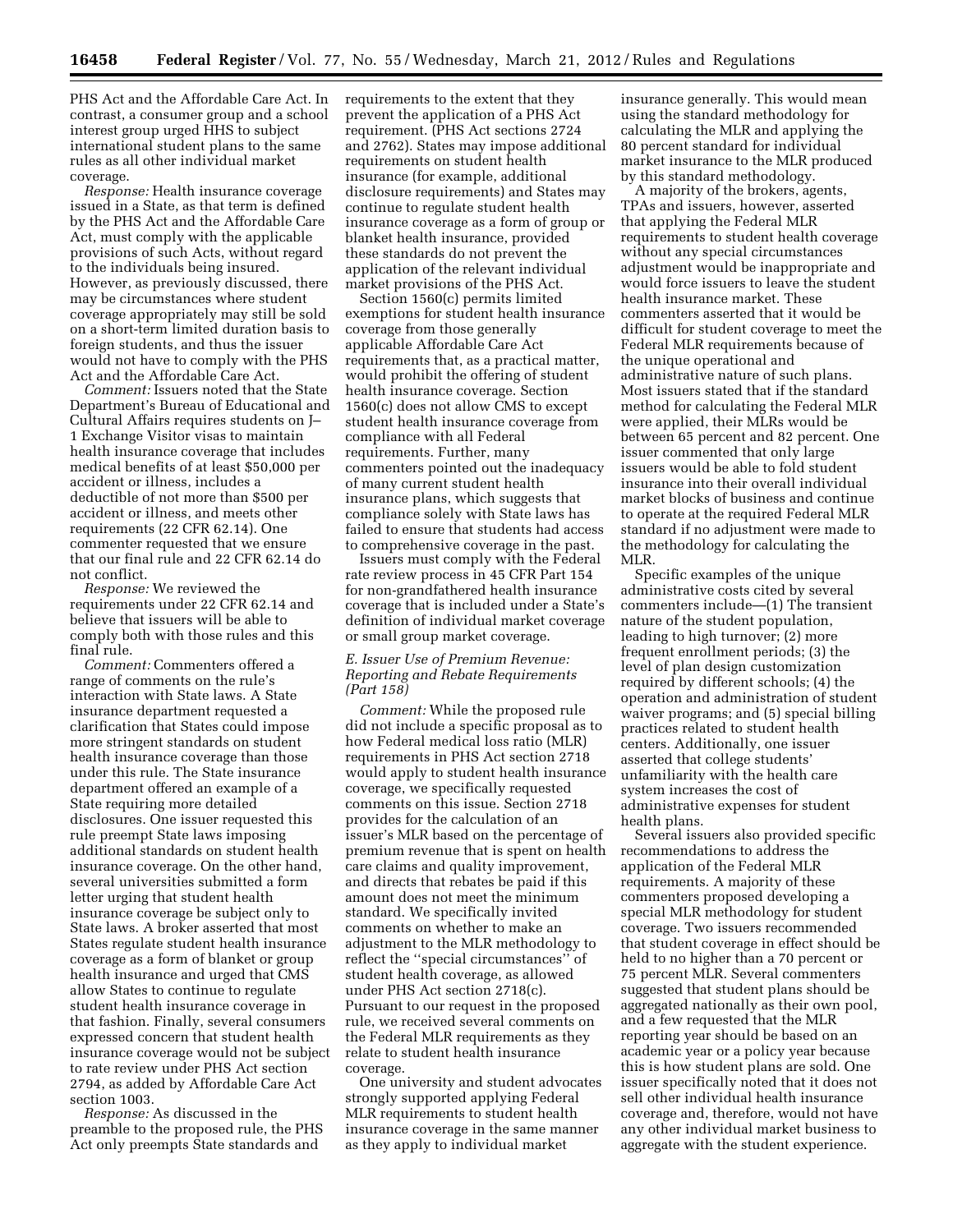Another issuer had specific comments regarding when rebates should be due, and who should receive them.

Lastly, two commenters including an educational association recommended that HHS research, either independently or through an independent organization, whether student health plans have unique administrative expenses that warrant special treatment.

*Response:* We considered the comments and have reviewed additional data that supports the claim that student health plans have special circumstances specifically relating to their administrative cost structures. Accordingly, this final rule amends 45 CFR Part 158 by expressly stating that issuers of student health insurance coverage are subject to the individual market reporting and rebate requirements of the MLR rule. While some commenters requested modifying the Federal MLR percentage standard for student plans, HHS does not have the authority to change the MLR percentage standard for plans. HHS does have authority under PHS Act section 2718(c), however, ''to take into account the special circumstances of smaller plans, different types of plans, and newer plans'' in determining the methodology for calculating an issuer's MLR. This amendment to Part 158 exercises this authority by recognizing the special circumstances of student plans for purposes of the application of the Federal MLR requirements. The amendment to Part 158 provides that the experience for student coverage is to be reported separately from other individual market coverage. Further, given that student health insurance coverage is provided a separate pool, apart from other individual market coverage, the amendment provides for national aggregation of student health insurance coverage.2 In addition, by taking into account the special circumstances of student health insurance coverage and helping to ensure continued access to student health insurance coverage, this amendment to Part 158 comports with section 1560(c) of the Affordable Care Act, which provides that nothing in Title I of the Affordable Care Act (or any amendments) be construed to prohibit universities from offering student health insurance plans.

Also in response to comments from issuers, universities and student advocates and data from issuers and the NAIC, this amendment to Part 158

provides that the calculation of incurred claims and quality improving activities is to be multiplied by 1.15 in 2013. HHS has determined that this phased-in adjustment to the numerator for student health insurance coverage for the MLR requirements is sufficient to account for the special circumstances of student health plans, specifically their unique administrative costs. As mentioned above, issuers of student health insurance coverage commented that, based on current operations and unique costs associated with student coverage, they currently meet a 70 percent to 75 percent MLR standard and, therefore, would need an adjustment to meet the 80 percent MLR standard and place them on a glide path to compliance in 2014. The student health plan-specific MLR methodology is in effect for MLR reporting year 2013, and no special treatment is provided in MLR reporting year 2014 and beyond. As mentioned above, issuers provided many examples of the unique administrative expenses in the student market. While some of the expenses are inherent in the nature of student coverage (such as, high enrollee turnover and manual claims processing for student clinics), there are other administrative costs where issuers can potentially gain efficiencies in their operations (such as, marketing and plan customization). The phase-in of the MLR requirements is intended to provide issuers additional time to become more efficient in their operations and meet the individual market MLR requirement of 80 percent. We believe that this policy is responsive to the concerns of commenters, while still maintaining the protections under the Affordable Care Act. The rule also provides that the MLR reporting year for student coverage will be on a calendar year basis, beginning January 1, 2013. We maintained the calendar year MLR reporting structure for student coverage because, under Part 158, issuers currently report other individual market coverage on a calendar year basis. In addition, issuers of student health insurance coverage will be subject to the rebate provisions in Part 158, consistent with other individual market coverage. Since student health insurance coverage is individual market coverage, the rebates will be distributed directly to the student in the same manner as rebates from other individual market coverage. Lastly, the amendment to Part 158 includes conforming changes clarifying how life-years and credibility adjustments are applied to the student market.

# *F. Provisions of the Public Health Service Act Effective in 2014*

*Comment:* Pursuant to our request in the proposed rule for comments on the applicability of other Affordable Care Act provisions, we received a large number of comments on the interaction between student health insurance coverage and various Affordable Care Act reforms effective in 2014.

Five commenters argued that PHS Act section 2702 and 2703, the 2014 guaranteed availability and renewability provisions, should not apply to student health insurance coverage, consistent with the proposed rule's exemption from PHS Act section 2741 and 2742, the current HIPAA guaranteed availability and renewability requirements. One commenter further pointed out the need to have flexibility to limit guaranteed availability to open enrollment periods.

Three universities and a consumer advocacy group expressed concern that universities would stop sponsoring student health insurance due to coverage being available through the Affordable Insurance Exchanges. One university asserted students are better served purchasing coverage while enrolling for classes, while another university expressed concern that provider networks could be inadequate for students with coverage through an out-of-state Exchange. Four commenters requested that the subsidies available through the Affordable Insurance Exchanges be available for use with student health insurance coverage and self-funded student plans. On the other hand, three commenters opposed the offering of student health insurance coverage through the Affordable Insurance Exchanges, arguing that this would interfere with the administration of colleges' mandatory insurance requirements and that, in any event, most students' family income levels would disqualify them for subsidies.

Several commenters requested that student health insurance coverage and self-funded student health plans be specifically recognized as minimum essential coverage. Two commenters suggested that self-funded student health plans be required to meet the same coverage requirements as student health insurance coverage in order to be deemed minimum essential coverage.

Lastly, two commenters proposed that student health insurance coverage continue to have its experience separately pooled, notwithstanding the single risk pool requirement that otherwise goes into effect for the individual market in 2014, and one commenter proposed that student health

<sup>2</sup>Because student health insurance plan data will be aggregated nationally, a single 80 percent MLR standard will apply in determining rebates, even if some of the aggregated data come from States with adjusted individual market percentages.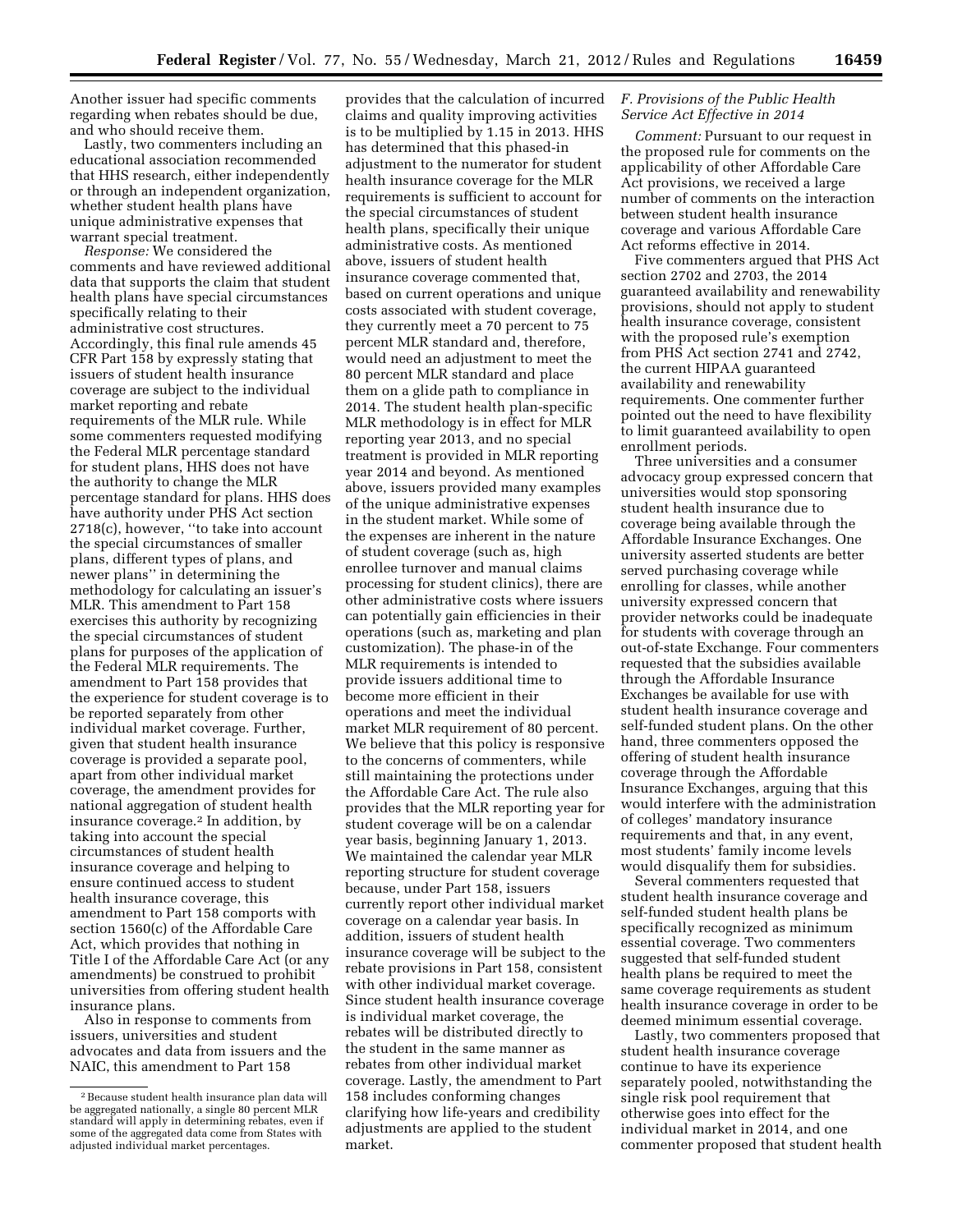insurance coverage be deemed large group coverage and therefore exempt from the essential health benefits package requirements.

*Response:* We considered the comments concerning those Affordable Care Act provisions that become effective in 2014 and have decided to address these issues with respect to student coverage in conjunction with final regulations concerning the Affordable Insurance Exchanges, the market requirements of the PHS Act, the definition of minimum essential coverage, tax credits for premium assistance, and other 2014 issues.

As noted, the proposed rule included exemptions for student health plans from the current guaranteed issue and renewability requirements of PHS Act sections 2741 and 2742 for policy years beginning on or after July 1, 2012.

### **IV. Provisions of the Final Regulations**

For the most part, this final rule incorporates the provisions of the proposed rule. The provisions of this final rule that differ from the proposed rule are:

• *Annual limits.* We modified the phase-in schedule so that student health insurance coverage cannot have annual dollar limits on essential health benefits less than \$500,000 for policy years beginning on or after September 23, 2012, but before January 1, 2014.

• *Notice Requirement.* We streamlined the content of the notice requirement by removing notice of the exemption regarding guaranteed availability and guaranteed renewability and simplified the model notice by using terms more easily understood by students and their dependents. Required language was also added advising students that they may be eligible for coverage under their parents' employer or individual market coverage if they are under the age of 26. In addition, we added a sunset provision to the notice in 2014 for when the annual limits requirements become consistent with other individual health insurance coverage.

• *Medical Loss Ratio.* We amended 45 CFR Part 158 by expressly stating that issuers of student health insurance coverage are subject to the reporting and rebate requirements of the MLR rule. However, as allowed by PHS Act section  $2718(b)(1)(A)(ii)$ , adjustments to the

MLR numerators are provided for MLR reporting year 2013 due to their unique circumstances. In addition, we added specific provisions to § 158.120 providing that student coverage will be aggregated nationally as its own pool rather than on a State by State basis, and its experience will be reported separate from other policies. Lastly, the rule includes conforming changes regarding how credibility adjustments are applied to the student health insurance market.

# **V. Collection of Information Requirements**

Under the Paperwork Reduction Act of 1995, we are required to provide 30 day notice in the **Federal Register** and solicit public comment before a collection of information requirement is submitted to the Office of Management and Budget (OMB) for review and approval. In order to fairly evaluate whether an information collection should be approved by OMB, section 3506(c)(2)(A) of the Paperwork Reduction Act of 1995 requires that we solicit comment on the following issues:

• The need for the information collection and its usefulness in carrying out the proper functions of our agency.

• The accuracy of our estimate of the information collection burden.

• The quality, utility, and clarity of the information to be collected.

• Recommendations to minimize the information collection burden on the affected public, including automated collection techniques.

We are soliciting public comment on each of these issues for 45 CFR 147.145(d), which contains information collection requirements (ICRs). Section 147.145(d)(1) requires issuers of student health insurance coverage to provide notice to enrollees that the policy does not meet the minimum annual limits requirement of the Affordable Care Act. In addition, the final regulation requires that the disclosure must be prominently displayed in clear, conspicuous 14 point bold type. Additionally, the final regulation provides model language that issuers of student health insurance coverage can use in order to be in compliance with the notice requirement. The model language is provided in 45 CFR 147.145(d)(2).

In order to provide the notices, the issuers of student health insurance coverage will need to review the model language or draft their own language, incorporate the plan or issuer's name into the model notice (or a notice that is similar to the model), and print the notice in any plan or policy documents that are regularly sent to student enrollees.

Minor changes in the notice requirement from the proposed rule create no additional burden beyond that calculated in the proposed rule. The final rule modifies the content of the notice requirement, as well as simplifies the model notice. The content was modified by removing the notice regarding guaranteed availability and guaranteed renewability and by using the term ''health care reform law.'' Required language was also added advising students that they may be eligible for coverage under their parents' employer or individual market coverage if they are under the age of 26. In this final rule, we are adopting the burden estimate in the student health insurance coverage proposed rule. This burden estimate encompasses the entire notice process which includes assembly of the notice. It is estimated that approximately 75 student health insurance coverage issuers will have to provide such notice.3 We estimate that it will take approximately 2 minutes per student enrollee or approximately 1,000 hours per student health insurance issuer to prepare and mail the notices to students. Including hourly wage and printing and mailing costs, we estimate the annual cost burden will be \$40,840 per affected issuer for a total cost of \$3,063,000. In some cases, actual burden per notice (for example, postage) may be lower because we expect that many issuers will insert the model language into the existing plan materials that they were already intending to send to enrollees each year.

<sup>3</sup>This estimate is based on data from the 2009 National Association of Insurance Commissioners (NAIC) Annual Accident and Health Policy Experience Exhibit and the American Council on Education (ACE). The 2009 NAIC filings show that there are 58 health insurance issuers offering student health coverage; however this data does not include managed care plans in California, and may include some issuers offering K–12 student accidental health coverage. In addition, data from the American Council on Education suggests that there are several smaller plans offering student health plans.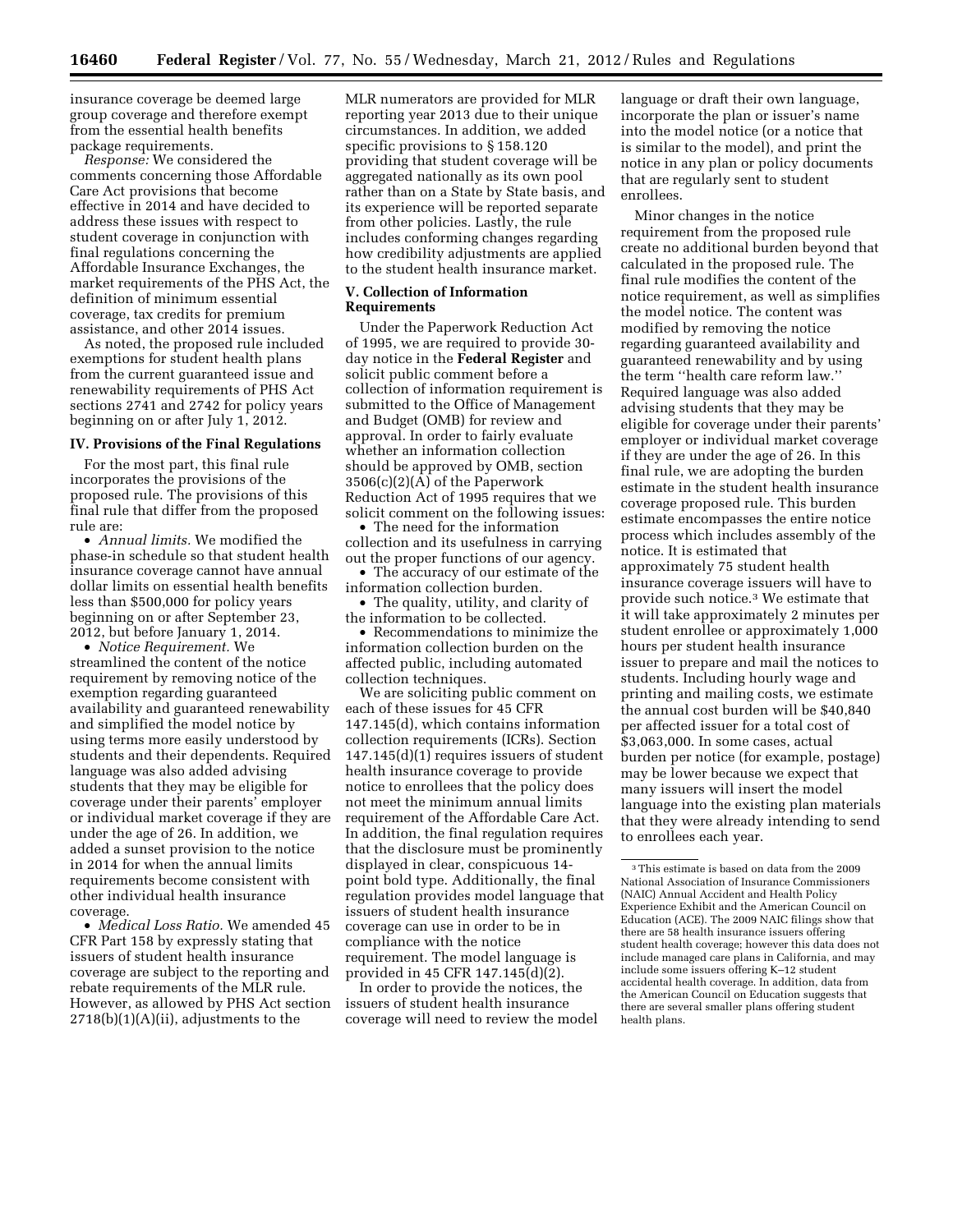| Regulation<br>section(s) | ОМВ<br>Control<br>No. | Respondents | Responses | Burden<br>per response<br>(hours) | Total annual<br>burden (hours) | Hourly labor<br>cost of<br>reporting | Total labor<br>cost of<br>reporting | Total capital/<br>maintenance<br>costs<br>$($ \$) | Total cost<br>$($ \$) |
|--------------------------|-----------------------|-------------|-----------|-----------------------------------|--------------------------------|--------------------------------------|-------------------------------------|---------------------------------------------------|-----------------------|
| \$147.145                | 0938—New              | 75          | 2.250.000 | .0333                             | 75.000                         | 26.14                                | 3.063.000                           |                                                   | 3,063,000             |
| Total                    |                       | 75          | 2.250.000 |                                   | 75.000                         |                                      |                                     |                                                   | 3,063,000             |

TABLE 1—ANNUAL REPORTING, RECORDKEEPING AND DISCLOSURE BURDEN

For purposes of MLR and rebate reporting under Part 158, this final rule generally conforms the requirements for issuers of student plans to the requirements for the individual market under the MLR interim final regulation. One exception is that health insurance issuers that sell student plans will report the experience separately from other coverage. In addition, such experience will be aggregated on a national basis. Because the MLR interim final rule accounted for health insurance issuers for individual market coverage reporting on an annual basis, we are not imposing any additional requirements for health insurance issuers. In fact, as a result of the national aggregation of these plans, the burden on health insurance issuers of complying with this final rule will decrease.

We have submitted an information collection request to OMB for review and approval of the information collection requirements contained in this final rule. The requirements are not effective until approved by OMB and assigned a valid OMB control number.

# **VI. Regulatory Impact Analysis**

In accordance with the provisions of Executive Order 12866, this rule was reviewed by the Office of Management and Budget.

### *A. Summary*

As stated earlier in this preamble, this final rule is designed to address several issues that have arisen regarding the applicability of the Affordable Care Act to student health insurance coverage, including how this coverage is categorized under the PHS Act. Specifically, the provisions in this final rule clarify which protections of the PHS Act and the Affordable Care Act apply to student health insurance coverage, and to what extent students and their dependents enrolled in these plans have the benefit of these consumer protection provisions. This final rule defines student health insurance coverage as a type of individual health insurance coverage and specifies certain PHS Act and Affordable Care Act provisions as inapplicable to this type of individual health insurance coverage. These

provisions are generally effective for student health insurance policy years beginning on or after July 1, 2012.

CMS has crafted this rule to implement the protections intended by Congress in the most economically efficient manner possible. We have examined the effects of this rule as required by Executive Order 12866 (58 FR 51735, September 1993, Regulatory Planning and Review), the Regulatory Flexibility Act (RFA) (September 19, 1980, Pub. L. 96–354), section 1102(b) of the Social Security Act, the Unfunded Mandates Reform Act of 1995 (Pub. L. 104–4), Executive Order 13132 on Federalism, and the Congressional Review Act (5 U.S.C. 804(2)). In accordance with OMB Circular A–4, CMS has quantified the benefits, costs and transfers where possible, and has also provided a qualitative discussion of some of the benefits, costs and transfers that may stem from this final rule.

# *B. Executive Orders 13563 and 12866*

Executive Order 12866 (58 FR 51735) directs agencies to assess all costs and benefits of available regulatory alternatives and, if regulation is necessary, to select regulatory approaches that maximize net benefits (including potential economic, environmental, public health and safety effects; distributive impacts; and equity). Executive Order 13563 (76 FR 3821, January 21, 2011) is supplemental to and reaffirms the principles, structures, and definitions governing regulatory review as established in Executive Order 12866.

Section 3(f) of Executive Order 12866 defines a ''significant regulatory action'' as an action that is likely to result in a final rule—(1) Having an annual effect on the economy of \$100 million or more in any one year, or adversely and materially affecting a sector of the economy, productivity, competition, jobs, the environment, public health or safety, or State, local or tribal governments or communities (also referred to as ''economically significant''); (2) creating a serious inconsistency or otherwise interfering with an action taken or planned by another agency; (3) materially altering the budgetary impacts of entitlement

grants, user fees, or loan programs or the rights and obligations of recipients thereof; or (4) raising novel legal or policy issues arising out of legal mandates, the President's priorities, or the principles set forth in the Executive Order.

A regulatory impact analysis (RIA) must be prepared for major rules with economically significant effects (\$100 million or more in any 1 year), and a ''significant'' regulatory action is subject to review by the OMB.

As discussed below, we have concluded that this final rule would likely not have economic impacts of \$100 million or more in any one year or otherwise meet the definition of an ''economically significant regulation'' under Executive Order 12866. Nevertheless, CMS has opted to provide an assessment of the potential costs, benefits, and transfers associated with this final rule. This assessment is based primarily on the estimated administrative costs to issuers associated with providing the required notifications to student health plan enrollees. As discussed below, we believe that this final rule will have a minimal effect on premiums.

### 1. Need for Regulatory Action

In order to address several issues that have arisen regarding the applicability of the Affordable Care Act to student health insurance coverage, including how this coverage is categorized under the PHS Act, this final rule specifies that student health insurance coverage will be defined as a type of individual health insurance coverage and, with the exception of certain specific provisions, be subject to the individual market provisions of the PHS Act and the Affordable Care Act. As discussed elsewhere in the preamble, in clarifying the general applicability of the PHS Act and the Affordable Care Act to student health insurance coverage, this final rule also specifies that a limited number of provisions of the PHS Act and the Affordable Care Act are inapplicable to student health insurance coverage. Section 1560(c) of the Affordable Care Act provides that ''[N]othing in this title (or an amendment made by this title)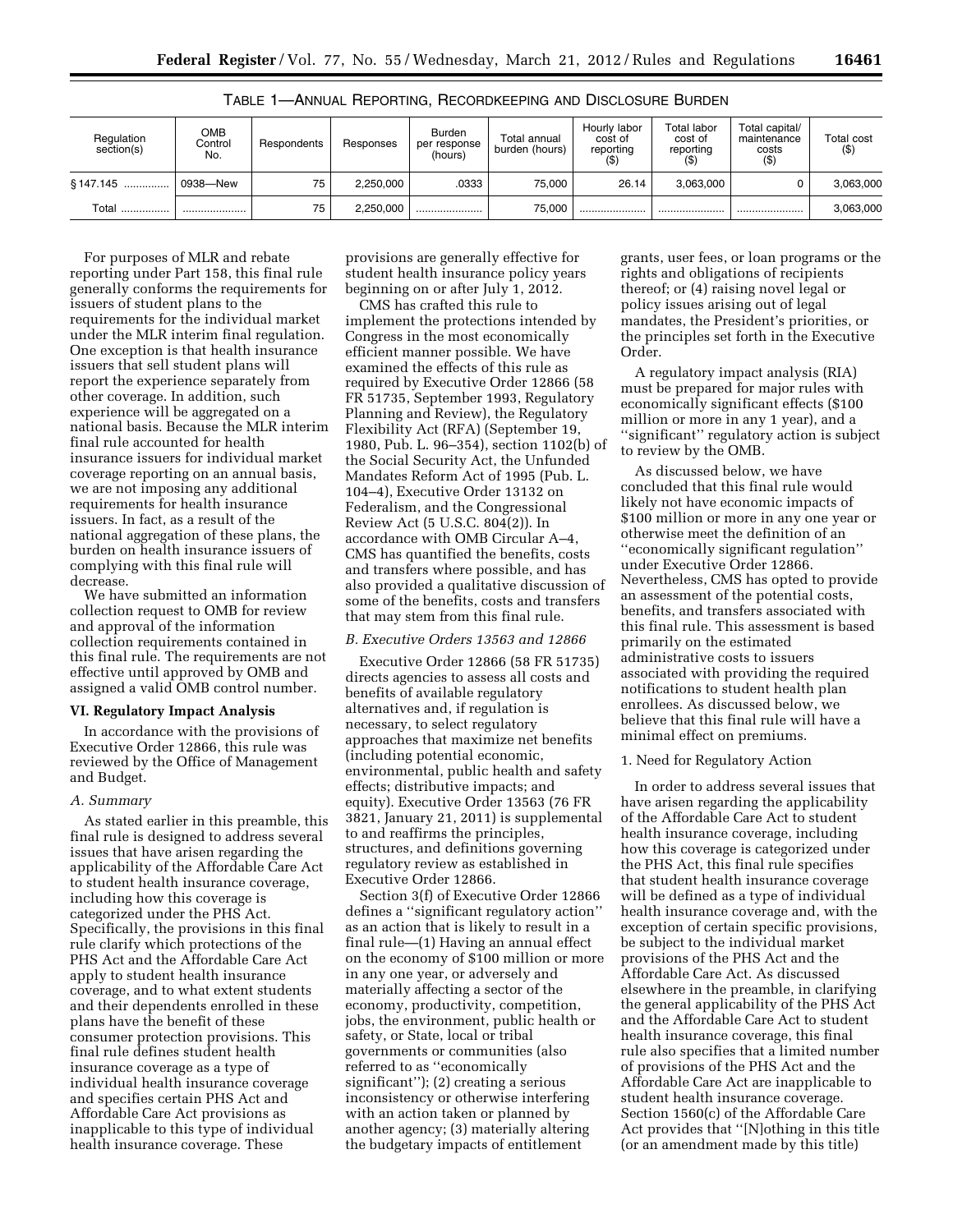shall be construed to prohibit an institution of higher education (as such term is defined for purposes of the Higher Education Act of 1965) from offering a student health insurance plan, to the extent that such requirement is otherwise permitted under applicable Federal, State, or local law.'' CMS interprets this provision of the Affordable Care Act to mean that if particular requirements added by the Affordable Care Act would have, as a practical matter, the effect of prohibiting an institution of higher education from offering a student health plan otherwise permitted under Federal, State or local law, such requirements would be inapplicable pursuant to the rule of construction in section 1560(c). As discussed elsewhere in the preamble, based on data provided by stakeholders representing colleges and universities and students, CMS has determined that if student health insurance coverage were required to comply with certain provisions of the Affordable Care Act, this would be the functional equivalent of ''prohibiting'' the educational institutions from making such coverage available to students. Therefore, this final rule clarifies that student administrative health fees are not costsharing requirements under section 2713 of the PHS Act; and provides for a transition period for issuers of student health insurance coverage to comply

with the restricted annual dollar limits requirements and methodology for calculating the MLR under the Affordable Care Act. The final rule also announces a temporary one-year enforcement safe harbor with respect to certain non-profit colleges and universities with religious objections to covering contraceptive services. CMS believes that the clarifications that are included in this final rule are necessary to facilitate the offering of student health insurance plans, consistent with the requirements of section 1560(c) of the Affordable Care Act.

### 2. Summary of Impacts

In accordance with OMB Circular A–4, Table 2 below depicts an accounting statement summarizing CMS's assessment of the benefits, costs, and transfers associated with this regulatory action. CMS has limited the period covered by the regulatory impact analysis (RIA) to 2012–2013. Estimates are not provided for subsequent years because there will be significant changes in the marketplace in 2014 related to the offering of new individual and small group plans through the Affordable Insurance Exchanges. Additionally, because this final rule clarifies that student health insurance coverage is subject to the provisions in the Affordable Care Act, including how these plans are categorized under the PHS Act, the RIA does not estimate the

### TABLE 2—ACCOUNTING TABLE

overall effect of imposing the Affordable Care Act provisions on these plans. Instead, the RIA focuses on the modifications to the applicability of individual market requirements that would have a potential impact during the years 2012 to 2013. That is, providing for a transition period for issuers of student health insurance coverage to comply with the restricted annual dollar limits policy of section 2711 of the PHS Act and the MLR calculation methodology of section 2718 of the PHS Act, and announcing a temporary one-year enforcement safe harbor with respect to certain non-profit colleges and universities with religious objections to covering contraceptive services. These modifications are designed consistent with section 1560(c) of the Affordable Care Act. Because some final rule provisions are modified from the proposed rule, the RIA has been revised to reflect these changes.

CMS anticipates that the provisions of this final rule will help ensure that institutions of higher education can maintain the offering of student health insurance coverage by clarifying the inapplicability of certain requirements of the PHS Act and Affordable Care Act that would prohibit the offering of such coverage. In accordance with Executive Order 12866, CMS believes that the benefits of this regulatory action justify the costs.

### Benefits:

Qualitative:

\* Continued coverage, access to preventive services and other Affordable Care Act patient protections, and continuity of care for students. \* Increased transparency relating to benefits offered in student health insurance coverage.

| Costs and Transfers:                                          | Estimate   | Year dollar  | Discount rate<br>percent | Period<br>covered      |
|---------------------------------------------------------------|------------|--------------|--------------------------|------------------------|
|                                                               | 3.1<br>3.1 | 2011<br>2011 |                          | 2012-2013<br>2012-2013 |
| Annual costs related to providing notifications to enrollees. |            |              |                          |                        |

Qualitative:

\* Reduced rate of premium growth for student health insurance coverage from 2012 through 2013 than would have occurred under immediate compliance with the restricted annual dollar limit requirements.

\* Increased out-of-pocket costs for a small number of enrollees.

\* Reduced rebate receipts for a small number of enrollees.

# 3. Estimated Number of Affected Entities

Comprehensive sources of data concerning the number of persons covered by student health insurance plans and the benefit structure of those plans are not readily available. Additionally, available survey data do not adequately capture this population due to small sample sizes and the

difficulty of differentiating student health insurance coverage from other individual market coverage. However, we were able to develop some estimates based on a Government Accountability Office (GAO) report and data provided by the American Council on Education (ACE).

a. Estimated Number of Plans Offering Student Health Insurance Coverage

There were 4,409 degree-granting institutions in 2009, including two-year and four-year institutions.4 The GAO found that 57 percent of colleges and

<sup>4</sup>U.S. Department of Education, National Center for Education Statistics. (2010). *Digest of Education [Statistics, 2009 Table 265. http://nces.ed.gov/](http://nces.ed.gov/programs/digest/d09/tables/dt09_265.asp)  programs/digest/d09/tables/dt09*\_*265.asp.*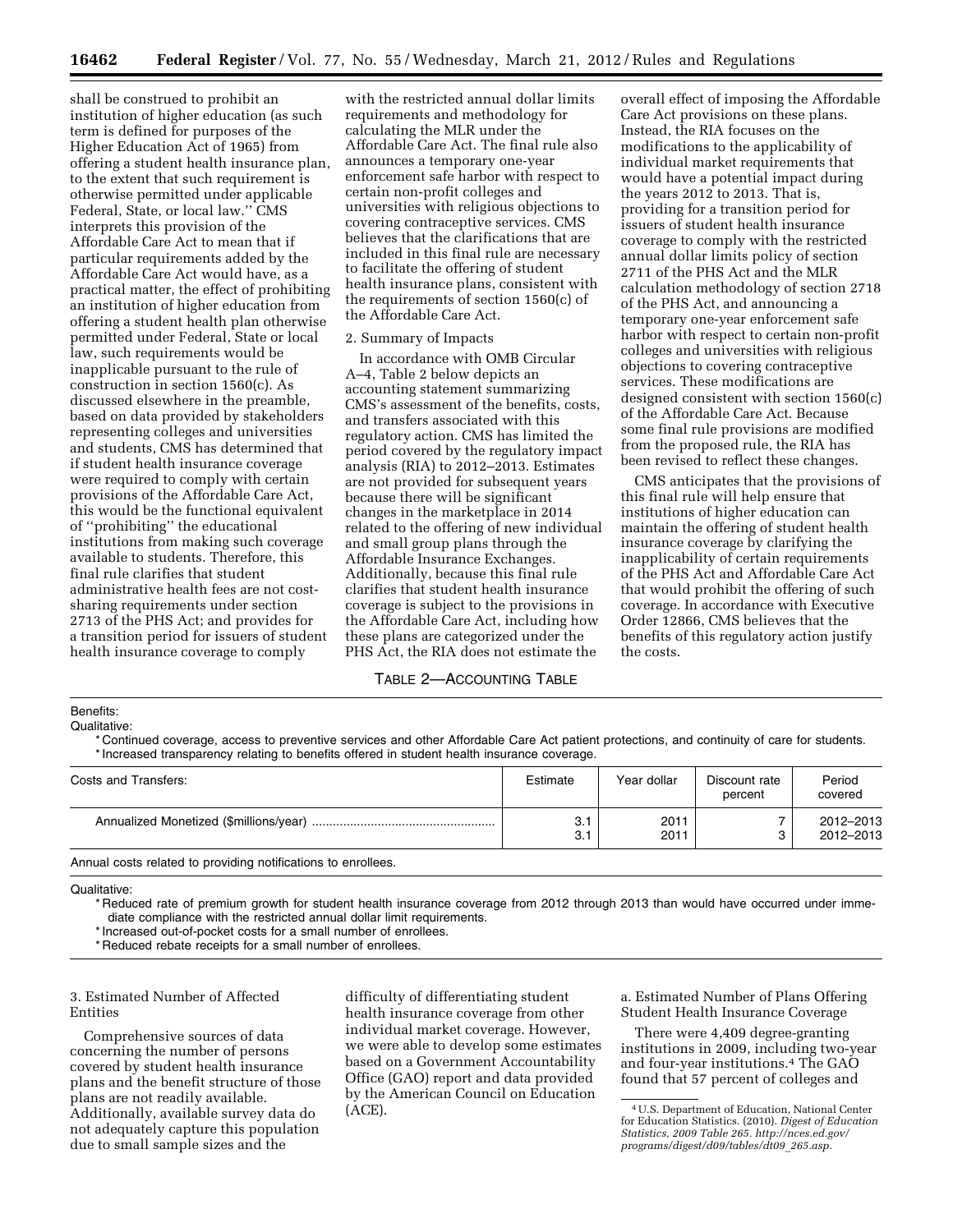universities offered student insurance plans from 2007 to  $2008<sup>5</sup>$  suggesting that approximately 2,500 colleges and universities offered such an insurance plan. According to industry sources, approximately 1,500 to 2,000 institutions offer student health plans, and the vast majority of these plans are insured (rather than self-funded) plans.6

In a survey of colleges with student health plans, GAO found that all but 4 percent established some maximum benefit amount during the 2007 to 2008 academic year. Most (68 percent of plans) defined the maximum in terms of per condition per lifetime. Approximately 24 percent of the plans defined an annual limit (including plans with a per year or per condition per year  $limit$ ).<sup>7</sup>

Additionally, as discussed earlier in the Collection of Information Requirements section, CMS estimates that there are approximately 75 health insurance issuers that offer student health insurance coverage that is provided to eligible students and their dependents through written agreements that are negotiated with the abovementioned colleges and universities that offer such coverage.

b. Estimated Number of Individuals Enrolled in Student Health Insurance Coverage

The GAO has estimated the percentage of college students aged 18 through 23 years old who are insured through non-employer-sponsored private health insurance programs, including student health insurance programs. GAO found that 7 percent of college students aged 18 through 23 were covered by non-employersponsored private health insurance programs, including student health insurance programs.8 However, almost one-half of all college students are not in this age group.

The National Center for Education statistics (NCES) has projected that there will be 19.0 million college students in 2012, including both undergraduate and graduate, approximately one-half of

whom will be in the  $18-23$  age range.<sup>9</sup> Based on the previous GAO findings, a reasonable estimate of the total number of persons with student health insurance is approximately 1.3 million (approximately 7 percent of the estimated 19.0 million total college students). A separate source of information estimates that the five largest carriers offering student health insurance account for approximately 1.2 to 1.5 million undergraduate and graduate enrollees; in addition, industry sources estimate that approximately 200,000 students are covered through student health plan arrangements that are self-funded through colleges and universities, and a relatively small number by insurers beyond the five largest carriers.10 By comparison, 2009 data from the National Association of Insurance Commissioners' (NAIC) Accident and Health (A&H) Policy Experience Exhibit suggest that health insurance issuers offered college student policies with approximately 1.1 million enrollees (based on estimated member years, including dependents).11 There is clearly some uncertainty about the number of people enrolled in student health insurance coverage, but it appears likely that there are between 1.1 million and 1.5 million enrollees.

Table 3 presents the estimated distribution of persons covered by student health insurance according to the annual limits of their policies, based on two different data sources. Regardless of which data source is used, the estimated number of students affected by this rule is small. The first data source represents the distribution of annual limits in the individual

10Based on information compiled by the American Council on Education, primarily from the American College Health Association and the health insurance industry, September 2010.

11This represents data for 32 health insurance issuers (for example, licensed entities with unique NAIC company codes) that reported earned premiums and enrollment for student business in the individual or group markets on the NAIC Accident & Health (A&H) Policy Experience Exhibit for 2009, and excludes experience for companies regulated by the California Department of Managed Health Care. These issuers represent a subset of the 58 total issuers who reported any kind of student business on the NAIC A&H Policy Experience Exhibit for that year. CMS estimates that 16 issuers whose average premium per enrollee was approximately \$200 or less were primarily reporting data for K–12 student accidental health coverage, which is not subject to the provisions of this rule. CMS also excluded 10 issuers that did not report valid premium and/or enrollment data for student business from this analysis. In cases where data for member years were unavailable for certain issuers, CMS used data that were reported for covered lives or number of policies/certificates as a proxy.

market, as presented in Table 3.3 of the interim final rule relating to section 2711 of the Affordable Care Act, regarding lifetime and annual dollar limits on benefits (75 FR 37188, June 28, 2010). Because that table did not use the annual limits thresholds relevant to this rule, the estimated number of persons in each cell was prorated. Because the Affordable Care Act prohibits group health plans and health insurance issuers offering group or individual health insurance coverage from establishing lifetime dollar limits, for purposes of this analysis we assume that the plans with such limits (for example, 71.9 percent of the 199 plans in the GAO survey) have no annual limit. Another 4.0 percent of plans have had no limit of any type. Of the plans with per condition per year limits (13.6 percent), none had limits exceeding \$100,000. The distribution of the remaining 10.6 percent of plans was estimated based on three statistics reported in the GAO report.12

The second data source represents the findings from the 2008 GAO report. According to the GAO's analysis, only 24 percent of student health plans had an annual limit of any sort. Although the GAO found that most student health insurance coverage included lifetime benefit limits during the 2007 to 2008 academic year (for example, per condition per lifetime), such limits are prohibited under current law and hence are not relevant to this analysis.

A commenter expressed concerns about the data in Table 3, that it was inconsistent with the finding from the GAO study that annual limits ranged from \$15,000 to \$250,000, with the median being \$50,000. We would like to clarify that this statement applies to only the plans that had annual limits. The preceding paragraphs explain how the data from the GAO study was used to estimate the distribution in Table 3. In the GAO study, only 24 percent of the plans had annual limits, 71.9 percent of the plans had lifetime limits but no annual limit and another 4 percent had no annual or lifetime limits. As explained previously, for the purpose of this analysis, plans with lifetime limits only were treated as having no annual limits.

The GAO estimate suggests that approximately 300,000 students would potentially be affected by the rule to allow student health insurance coverage to have annual dollar limits on essential health benefits lower than the \$750,000 that would be required in the absence of this rule.

<sup>5</sup> Government Accountability Office, ''Health Insurance: Most College Students Are Covered through Employer-Sponsored Plans, and Some Colleges and States Are Taking Steps to Increase Coverage,'' March 2008, GAO–08–389, p. 17.

<sup>6</sup> It is estimated that approximately 200,000 students (less than 1 percent of the market) are enrolled in coverage offered through self-funded health plans. As discussed earlier in the preamble, these self-funded student plans are not subject to the requirements of the PHS Act because they are neither health insurance coverage nor group health plans, as those terms are defined in the PHS Act.

<sup>7</sup> Government Accountability Office, March 2008, pp. 24, 27.

<sup>8</sup> Government Accountability Office, March 2008, p. 10.

<sup>9</sup>U.S. Department of Education, National Center for Education Statistics. (2009), *Digest of Education Statistics,* 2008, *Table 190. [http://nces.ed.gov/](http://nces.ed.gov/fastfacts/display.asp?id=98)  [fastfacts/display.asp?id=98.](http://nces.ed.gov/fastfacts/display.asp?id=98)* 

 $^{\rm 12}\,$  These four percentages do not sum to  $100$ percent due to rounding.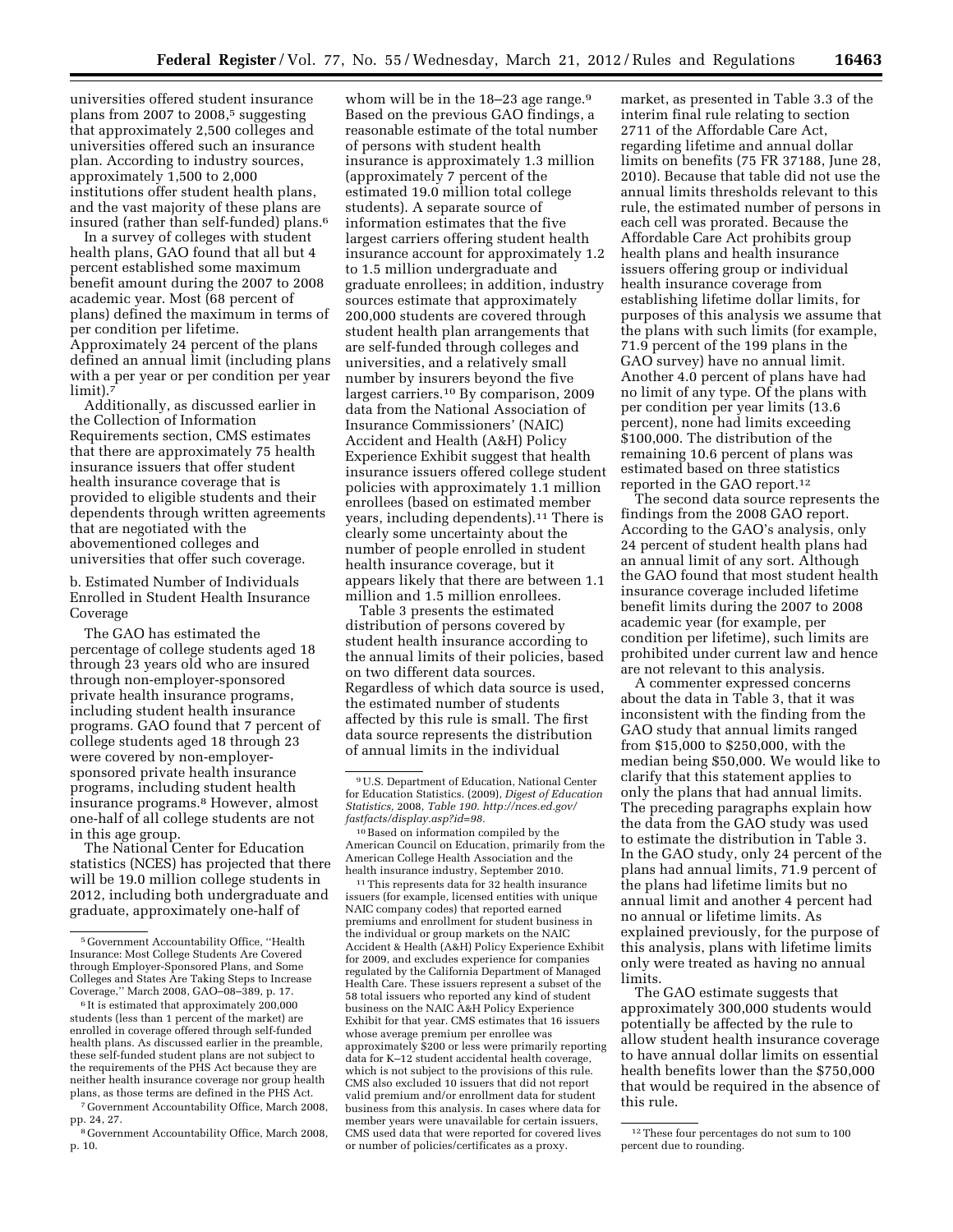|                                                   |                            | CMS estimated distribution for all plans<br>offered in the individual market | GAO distribution for student health<br>plans with annual limits, 2007-2008 |                              |  |
|---------------------------------------------------|----------------------------|------------------------------------------------------------------------------|----------------------------------------------------------------------------|------------------------------|--|
| Annual limit                                      | Percent                    | Number<br>(in thousands)                                                     | Percent                                                                    | Number<br>(in thousands)     |  |
| \$2,000,000 or Higher (including no annual limit) | 0.2<br>1.4<br>13.6<br>84.8 | 18<br>177<br>1.102                                                           | 21.6<br>2.5<br>0.0<br>75.9                                                 | 281<br>33<br>$\Omega$<br>986 |  |
| Г∩tal                                             | 100.0                      | .300                                                                         | 100.0                                                                      | .300 ا                       |  |

TABLE 3—ESTIMATED NUMBER OF PERSONS WITH STUDENT HEALTH INSURANCE COVERAGE SUBJECTED TO ANNUAL LIMITS, BY DATA SOURCE

**Note:** The estimated number of persons in each cell has been prorated.

Sources: The CMS distribution was derived from CMS, 75 FR 37188, Table 3.3; the GAO distribution was derived from GAO, March 2008, GAO–08–389, pp. 24, 27.

Given that provisions of this final rule would be applicable for policy years beginning on or after July 1, 2012, and assuming that most students enrolling in student health insurance coverage do so at the beginning of the fall semester, we believe that this final rule is not likely to impact a significant number of students until late summer of 2012, at which point approximately 280,000 enrollees will see their annual limits increase to no less than \$100,000 on essential benefits (for student health insurance coverage policy years beginning on or after July 1, 2012, but before September 23, 2012), according to the GAO-based results.

Because this final rule includes a phased transition to the restricted annual dollar limits thresholds that are required under the Affordable Care Act, some students that would have otherwise experienced increases in their annual dollar limits for policy years beginning before September 23, 2012 under current law will not experience those increases. This includes an estimated 33,000 persons with coverage offering annual limits between \$100,000 and \$499,999. In the late summer of 2013, approximately 314,000 persons enrolled in coverage with annual dollar limits below \$500,000 will experience an increase in their annual dollar limits (to no less than \$500,000 for essential health benefits). Consistent with the provisions of the Affordable Care Act, no non-grandfathered student health insurance coverage will be allowed to have annual dollar limits for policy years beginning on or after January 1, 2014. These estimates are different from the proposed rule, which had different annual dollar limit thresholds.

The final rule also specifies a phasedin transition to the methodology for MLR calculation, authorized by section 2718 of the PHS Act. Section 2718(b) of the PHS Act requires issuers to provide an annual rebate to each enrollee if the

ratio of the amount of premium revenue expended on reimbursement for clinical services and activities that improve quality is less than the applicable minimum standard and also specifies how the rebate is to be calculated. For the MLR reporting year 2013, the total of incurred claims and expenditures for activities that improve health care quality is multiplied by a factor of 1.15 for student health insurance coverage. Limited data for student business in the individual and group market is available for 29 health insurance issuers in the 2009 NAIC Accident and Health (A&H) Policy Experience Exhibit.13 Of these, 10 issuers had less than 1,000 lifeyears 14 each and thus, as provided by 45 CFR 158.230(c)(3) and (d), would be presumed to meet or exceed the 80 percent MLR standard. For the remaining 19 issuers, the estimated unadjusted MLRs for student health insurance plans range from approximately 12 percent to 125

The Department also excluded 10 issuers that did not report valid premium and/or enrollment data for student business, and 2 issuers that reported anomalous combinations of premiums and claims (e.g., zero premiums and positive claims or negative claims and positive premiums) from this analysis. In cases where data for member years were unavailable for certain issuers, the Department used data that were reported for covered lives or number of policies/certificates as a proxy.

14Life-years are the total number of months of coverage for enrollees whose premiums and claims experience is included in the data reported, divided by 12.

percent. Of these, only 3 issuers have sufficient numbers of enrollees to have fully credible experience. The remaining 16 issuers would receive a credibility adjustment, or boost, to their MLR to take into account the fact that their experience is not large enough to be fully credible. In the absence of data required for calculating the adjusted MLRs, the unadjusted MLR has been used to estimate the impact of the transitional phase in. Table 4 presents the estimated total rebates and the number of issuers and enrollees affected under the provisions in this final rule and under the methodology used to calculate an issuer's MLR without any adjustment for the special circumstances of student health insurance coverage or credibility. It is estimated that 14 issuers will be required to pay approximately \$53,000,000 in rebates if the special circumstances of student health insurance coverage are not taken into account. Rebates owed by individual issuers range from \$34,000 to over \$33 million. High rebate amounts could affect the viability of some of the affected issuers and cause them to withdraw from the market, thereby reducing access to student health insurance coverage. If the total of incurred claims and expenditures for activities that improve health care quality are multiplied by a factor of 1.15, then it is estimated that 7 issuers will not meet the MLR requirements and will be required to pay approximately \$7,000,000 in rebates. This is a high range estimate and once all the adjustments consistent with the provisions of section 2718 of the Affordable Care Act are applied, the number of issuers affected and the amount of rebates will likely be reduced. It is also possible that issuers will undertake quality improvement activities and operational changes and efficiencies that will further increase

<sup>13</sup>This represents data for 29 health insurance issuers (e.g., licensed entities with unique NAIC company codes) that reported earned premiums and enrollment for student business in the individual or group markets on the NAIC Accident & Health (A&H) Policy Experience Exhibit for 2009, and excludes experience for companies regulated by the California Department of Managed Health Care. These issuers represent a subset of the 58 total issuers who reported any kind of student business on the NAIC A&H Policy Experience Exhibit for that year. The Department estimates that 16 issuers whose average premium per enrollee was approximately \$200 or less were primarily reporting data for K–12 student accidental health coverage, which is not subject to the provisions of this rule.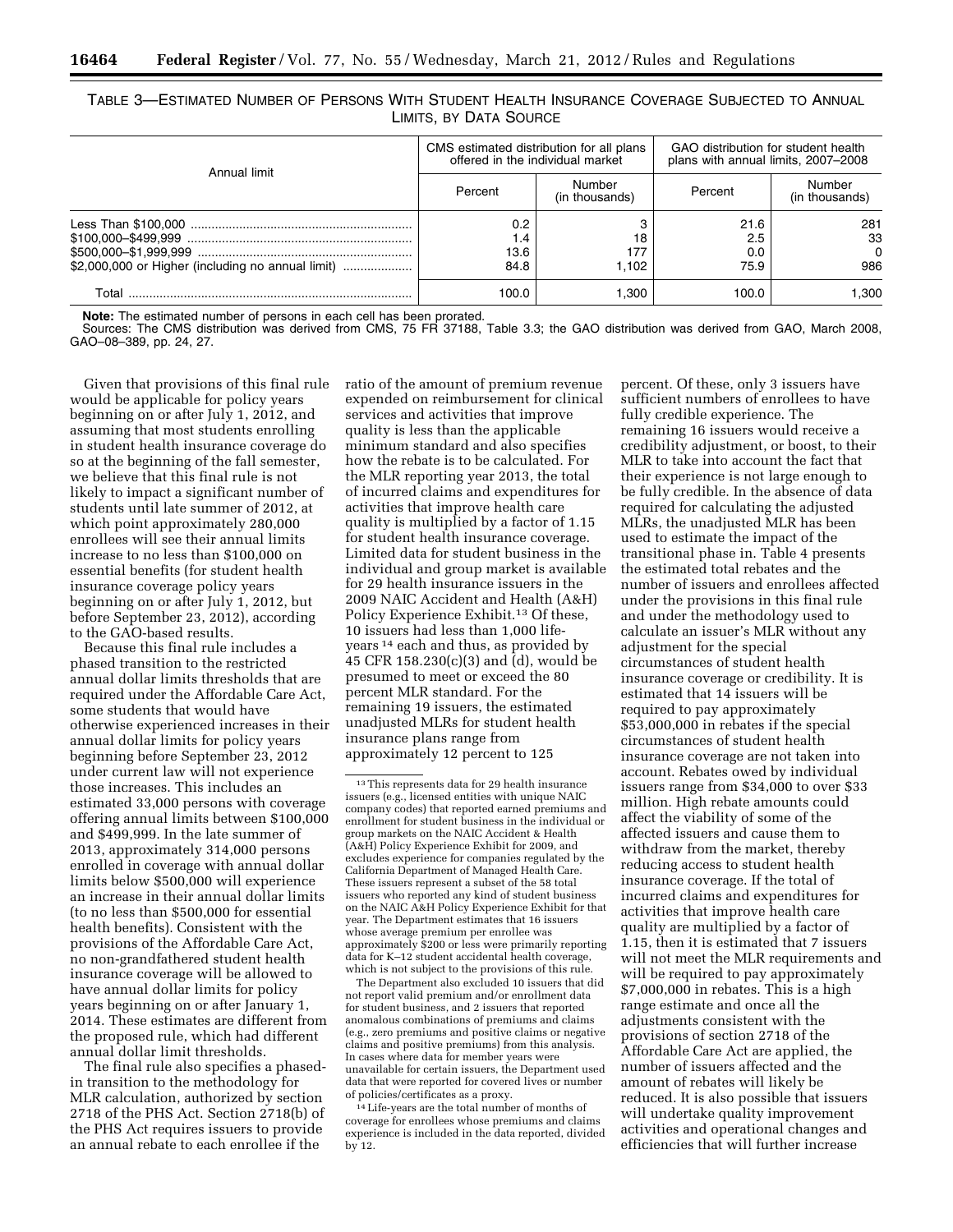their MLRs and reduce the rebate amounts.

TABLE 4—ESTIMATED NUMBER OF ISSUERS OF STUDENT HEALTH INSURANCE COVERAGE AFFECTED BY PHASED TRANSITION OF MEDICAL LOSS RATIO CALCULATION METHODOLOGY

| MLR calculation methodology | Number of        | Total rebate              |
|-----------------------------|------------------|---------------------------|
| (MLR requirement-80%)       | affected issuers | amount                    |
|                             |                  | \$53,460,000<br>7.115.000 |

While the final rule also announces a temporary one-year enforcement safe harbor with respect to certain non-profit institutions of higher education with religious objections to covering contraceptive services we have insufficient information with which to estimate its effect.

4. Anticipated Benefits, Costs and Transfers

As discussed earlier, because this final rule clarifies that student health insurance coverage policies are subject to the provisions in the Affordable Care Act, the RIA does not estimate the overall effect of imposing the Affordable Care Act provisions on these plans. Therefore, the discussion of anticipated benefits, costs and transfers focuses on the impacts associated with the clarification in this final rule that a limited number of requirements of the PHS Act and the Affordable Care Act are inapplicable to student health insurance coverage, in order to facilitate the offering of student health insurance plans, consistent with section 1560(c) of the Affordable Care Act.

### a. Benefits

The final rule defines student health insurance coverage as a type of individual health insurance coverage and specifies certain PHS Act and Affordable Care Act provisions as inapplicable to this type of individual health insurance coverage. One such provision of this rule is to provide for a transition period for issuers of student health insurance coverage to comply with the restricted annual dollar limits requirements under the Affordable Care Act. For example, student health insurance coverage will be allowed to impose an annual dollar limit of no less than \$100,000 on essential health benefits for policy years beginning on or after July 1, 2012, but prior to September 23, 2012 and \$500,000 for policy years beginning on or after September 23, 2012, but before January 1, 2014.

Another provision of this rule is to provide for a transition period for issuers of student health insurance

coverage to comply with the MLR requirements of the Affordable Care Act. For example, issuers will be allowed to calculate their MLRs by applying a multiplier of 1.15 to the total of incurred claims and expenditures for activities that improve health care quality for the 2013 MLR reporting year. Aside from these adjustments to the annual dollar limits and MLR requirements, students enrolled in student health insurance coverage will benefit from the other Affordable Care Act individual market protections, including the prohibition against rescissions, the prohibition against lifetime dollar limits, the dependents under 26 coverage requirements, preventive services and the patients' bill of rights.

While we cannot quantify them at this time, we believe there would be economic benefits to this rule resulting from improved coverage and access to health services for students because in the absence of the provisions in this rule, it is likely that there would be some reductions in student health insurance availability—for example, due to the more restricted annual dollar limits and MLR methodology requirements that otherwise would have applied in these years.

One rationale for the provision of a transition period for issuers of student health insurance coverage to comply with the restricted annual dollar limits requirements is that many student plans currently have annual limits substantially lower than the \$1.25 million requirement that will be in effect for plan years beginning on or after September 23, 2011. Concerns have been expressed that some institutions of higher education would not be able to offer student health insurance coverage if the annual dollar limits were immediately increased by those amounts. Similarly, many student plans currently have unadjusted MLRs that are significantly lower than the 80 percent requirement. According to issuers of student health insurance coverage, these plans have significantly higher administrative costs due to factors such as high rates of manual claims processing, low persistency rates,

multiple enrollment periods in a year and varied network and referral requirements. If the issuers are required to comply with the MLR methodologies applicable to traditional health insurance immediately, it might lead to reduced access to student health plans. While some students have access to dependent coverage through their parents' health insurance plans up to age 26, this may not be an option for older students and students whose parents do not have coverage.15 Some students may be able to find coverage in the medically underwritten individual market in the absence of a student health plan, and others may be able to access the Pre-existing Condition Insurance Program if they meet other eligibility criteria. However, in the absence of the provisions of this final rule, it is likely that some affected students would not be able to find affordable alternative coverage and become uninsured. To the extent that the transition period for issuers of student health insurance coverage to comply with the annual dollar limits and MLR calculation methodology applicable to other types of individual market coverage results in institutions of higher education continuing to offer coverage, benefits are realized. Students who otherwise might have been uninsured will have continued access to coverage.

Several other provisions in this final rule will also help colleges and universities to continue offering student health insurance coverage by maintaining current industry practices—including the temporary oneyear enforcement safe harbor with respect to certain non-profit institutions of higher education with religious objections to covering contraceptive services, clarifications relating to the inapplicability of the current guaranteed availability and renewability requirements in the PHS Act (in order to allow student health insurance

<sup>15</sup>Andrews, Michelle, ''Health-Care Overhaul Offers Insurance Benefits to Young Adults,'' *The Washington Post,* May 25, 2010, accessed at *[http://www.washingtonpost.com/wp-dyn/content/](http://www.washingtonpost.com/wp-dyn/content/article/2010/05/24/AR2010052403141.html)  article/2010/05/24/AR2010052403141.html*.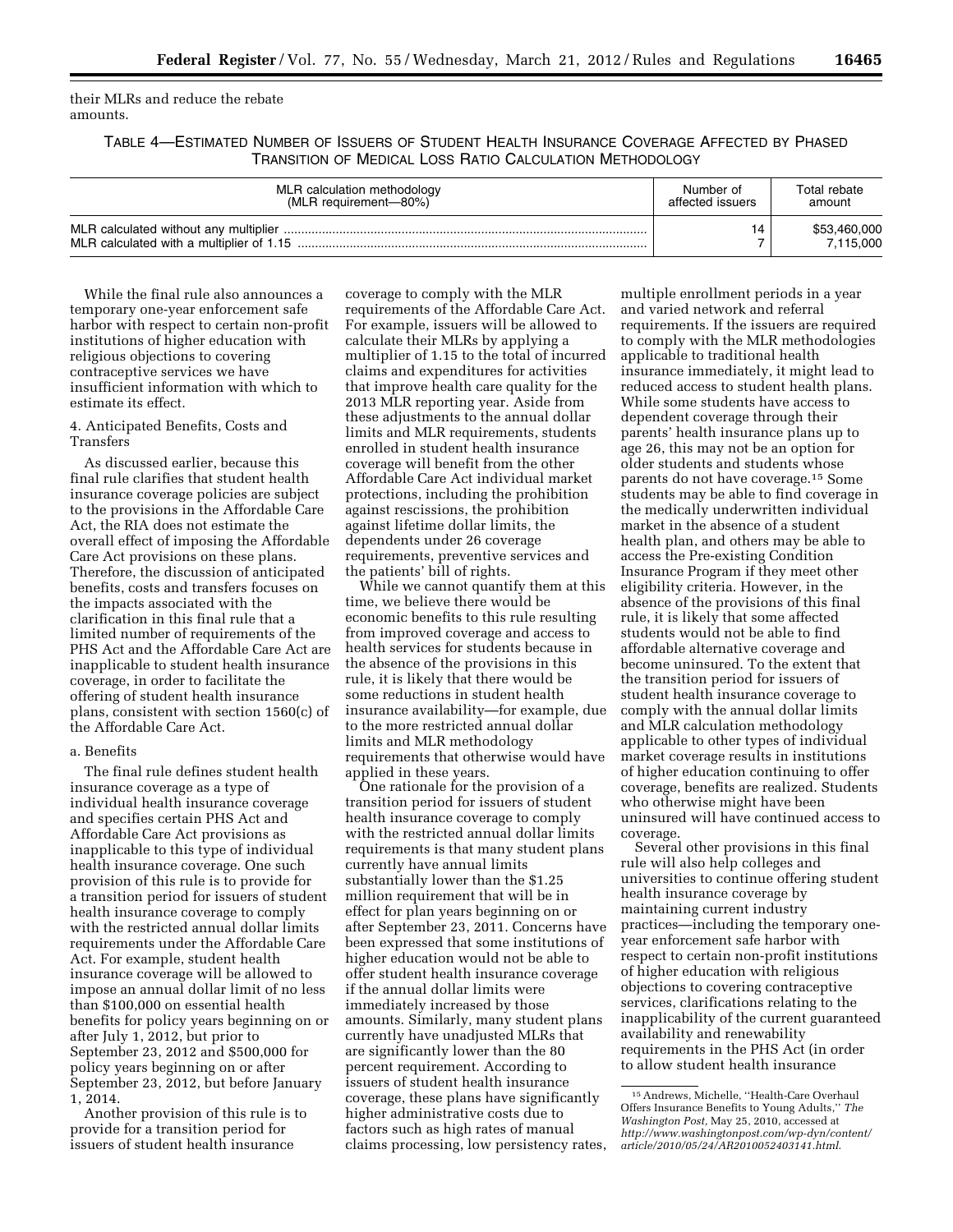coverage to be limited to eligible students and their dependents), and the clarification that student administrative health fees are not cost-sharing requirements under section 2713 of the PHS Act. Additionally, the notice requirements in this final rule will provide increased transparency relating to the benefits that are offered in student health insurance coverage. This will assist students in making the best selection among their available coverage options.

### b. Costs and Transfers

In addition, as discussed earlier in the preamble, for plan years beginning after September 23, 2011, the minimum annual limit under the Affordable Care Act is \$1.25 million. This level is higher than many of the current annual dollar limits for student health plans. The required 80 percent MLR is also higher than the MLRs currently observed for student health plans. If the higher annual dollar limits and MLR methodology requirements are applied immediately, without adjustment, to student health insurance coverage benefit designs, and issuers are not able to adjust their operations quickly enough, it could require large premium increases or high rebate payments that could effectively ''prohibit an institution of higher education \* \* \* from offering a student health insurance plan.'' (Affordable Care Act section  $1560(c)$ ).

However, at the same time, a small number of student enrollees are likely to face higher out-of-pocket costs than they would have faced if there were no transition period for issuers of student health insurance coverage to comply with the restricted annual dollar limits. Thus, there is a small transfer from this group which would have had higher out-of-pocket costs to the population of students purchasing student plans through lower premiums. Similarly, a small number of enrollees will not receive rebate payments that they would have received if there was no transition period for calculating the components of the MLR. Thus, there is a transfer from this group to the issuers of student health plans. In addition, a small number of enrollees will be affected by the temporary enforcement safe harbor with respect to contraceptive services.

Finally, CMS estimates that there will be some administrative costs to issuers associated with the notice requirements. As discussed in the Collection of Information Requirements section, we estimate that approximately 75 student health insurance issuers will have to provide notices to students and any dependents indicating that the coverage

does not meet all of the requirements of the Affordable Care Act. We estimate that it will take approximately 2 minutes per student enrollee or approximately 1,000 hours per student health insurance issuer to prepare and mail the notices to student enrollees. In other words, it would take a team of ten individuals 21⁄2 weeks to prepare and mail the notices. Including hourly wage and printing and mailing costs, we estimate the annual cost burden will be \$40,840 per affected issuer, for a total cost of \$3,063,000. We believe that these cost estimates represent the upper limit, as most issuers are likely to insert the model notice language into the existing plan documents that they distribute to their enrollees, thus reducing their estimated costs.

# *C. Regulatory Alternatives*

Under the Executive Order, CMS is required to consider alternatives to issuing rules and alternative regulatory approaches. CMS considered the two regulatory alternatives below.

1. Require Student Health Insurance Coverage To Be Offered Through a Bona Fide Association

CMS considered requiring student health insurance coverage to meet the definition of a bona fide association, as that term is defined at 45 CFR 144.103, in order to be exempt from guaranteed availability and guaranteed renewability requirements under current law provisions before 2014. This approach would have required issuers of student health insurance coverage to comply with all of the individual market requirements of the PHS Act and the Affordable Care Act, except for current guaranteed availability and guaranteed renewability provisions. However, the approach would have been costprohibitive on some institutions of higher education, causing them to drop coverage since student health insurance coverage today rarely is offered through associations (that is, student associations). In addition, associations affiliated with newly-established institutions of higher education would have been unable to satisfy the requirement that a bona fide association be in existence for five years.

# 2. Change the Definition of Short-Term Limited Duration Coverage

CMS also considered modifying the definition of short-term limited-duration insurance in 45 CFR 144.103 to make it more difficult for student health insurance coverage to qualify as such (for example, shorten the time limit from 12 months to 6 months). However, this change would have had broader

implications for the health insurance market because there are currently health insurance policies being offered in the general market that meet the current definition of short-term limited duration insurance. As indicated earlier, these products serve as stop-gap coverage for individuals who need health coverage for short periods of time. To change the definition of shortterm limited duration insurance would have implications for this type of coverage.

CMS believes that the option adopted for this final rule (defining student health insurance coverage as individual health insurance coverage and limiting the applicability of the PHS Act and the Affordable Care Act through its authority under Affordable Care Act section 1560(c)) strikes the best balance of extending certain protections of the Affordable Care Act to students and their dependents enrolled in the student health insurance plans while preserving the availability and affordability of such coverage.

# *D. Regulatory Flexibility Act*

The Regulatory Flexibility Act (RFA) requires agencies that issue a rule to analyze options for regulatory relief of small businesses if a rule has a significant impact on a substantial number of small entities. The RFA generally defines a ''small entity'' as— (1) a proprietary firm meeting the size standards of the Small Business Administration (SBA), (2) a nonprofit organization that is not dominant in its field, or (3) a small government jurisdiction with a population of less than 50,000 (States and individuals are not included in the definition of ''small entity''). CMS uses as its measure of significant economic impact on a substantial number of small entities a change in revenues of more than 3 percent to 5 percent.

As discussed in the Web Portal interim final rule (75 FR 24481), we examined the health insurance industry in depth in the Regulatory Impact Analysis we prepared for the final rule on establishment of the Medicare Advantage program (69 FR 46866, August 3, 2004). In that analysis we determined that there were few if any insurance firms underwriting comprehensive health insurance policies (in contrast, for example, to travel insurance policies or dental discount policies) that fell below the size thresholds for ''small'' business established by the SBA (currently \$7 million in annual receipts for health insurers, based on North American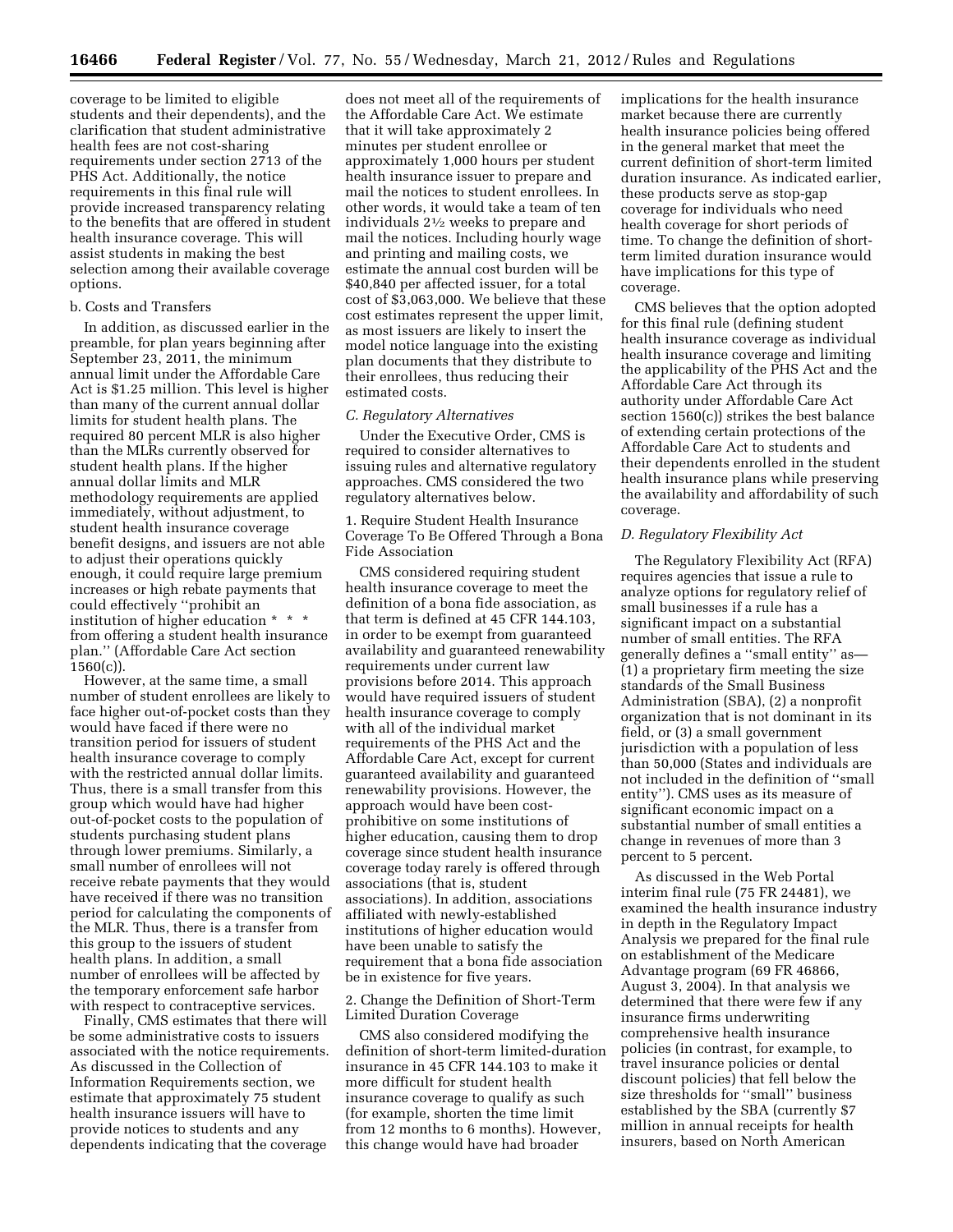Industry Classification System Code 524114).16

Additionally, as discussed in the Medical Loss Ratio interim final rule (75 FR 74918, December 1, 2010, as modified by technical corrections (75 FR 82277, December 30, 2010)), CMS used a data set created from 2009 National Association of Insurance Commissioners (NAIC) Health and Life Blank annual financial statement data to develop an updated estimate of the number of small entities that offer comprehensive major medical coverage in the individual and group markets. For purposes of that analysis, CMS used total A&H earned premiums as a proxy for annual receipts. CMS estimated that there were 28 small entities with less than \$7 million in A&H earned premiums offering individual or group comprehensive major medical coverage; however, this estimate may overstate the actual number of small health insurance issuers offering such coverage, since it does not include receipts from these companies' other lines of business.

As discussed earlier in this regulatory impact analysis, comprehensive sources of data concerning the student health insurance market are not readily available. However, for purposes of this regulatory flexibility analysis, CMS has used data for issuers who reported offering student coverage on the 2009 NAIC Accident & Health Policy Experience exhibit as a proxy for estimating the potential number of small issuers that could be affected by the provisions in this final rule. Based on these data, CMS estimates that there are 4 small entities with less than \$7 million in A&H earned premiums that offer student health insurance coverage that is the subject of this final rule. These small entities account for 13 percent of the estimated 32 total issuers who reported offering such coverage.<sup>17</sup>

CMS estimates that 100 percent of these small issuers are subsidiaries of larger carriers, and 100 percent also offer other types of A&H coverage. On

average, CMS estimates that student health insurance coverage in the group market accounts for approximately 29 percent of total A&H earned premiums for these small issuers. Additionally, CMS estimates that the annual cost burden for these small entities relating to the notice requirements in this final rule will be \$40,840 per issuer (accounting for 2.3 percent of their total A&H earned premiums). As discussed earlier, CMS believes that these estimates overstate the number of small entities that will be affected by the requirements in this rule, as well as the relative impact of these requirements on these entities because CMS has based its analysis on issuers' total A&H earned premiums (rather than their total annual receipts). Therefore, the Secretary certifies that this final rule will not have a significant impact on a substantial number of small entities.

In addition, section 1102(b) of the Social Security Act requires us to prepare a regulatory impact analysis if a final rule may have a significant economic impact on the operations of a substantial number of small rural hospitals. This analysis must conform to the provisions of section 604 of the RFA. This final rule would not affect small rural hospitals. Therefore, the Secretary has determined that this final rule would not have a significant impact on the operations of a substantial number of small rural hospitals.

### *E. Unfunded Mandates Reform Act*

Section 202 of the Unfunded Mandates Reform Act (UMRA) of 1995 requires that agencies assess anticipated costs and benefits before issuing any final rule that includes a Federal mandate that could result in expenditure in any one year by State, local or tribal governments, in the aggregate, or by the private sector, of \$100 million in 1995 dollars, updated annually for inflation. In 2011, that threshold level was approximately \$136 million.

UMRA does not address the total cost of a final rule. Rather, it focuses on certain categories of cost, mainly those ''Federal mandate'' costs resulting from—(1) imposing enforceable duties on State, local, or tribal governments, or on the private sector; or (2) increasing the stringency of conditions in, or decreasing the funding of, State, local, or tribal governments under entitlement programs.

This final rule includes no mandates on State, local, or tribal governments. Under the final rule, issuers will be required to provide important Affordable Care Act and PHS Act protections for students enrolled in

student health insurance coverage. Further, the estimated annual costs associated with the provisions of this final rule are approximately \$40,840 per affected entity (or approximately \$3,063,000 per year across all affected entities). Thus, this final rule does not impose an unfunded mandate on State, local or tribal governments or the private sector. However, consistent with policy embodied in UMRA, this final rule has been designed to be the least burdensome alternative for State, local and tribal governments, and the private sector while achieving the objectives of the Affordable Care Act.

### *F. Federalism*

Executive Order 13132 establishes certain requirements that an agency must meet when it promulgates a final rule that imposes substantial direct requirement costs on State and local governments, preempts State law, or otherwise has federalism implications. In CMS' view, while the requirements specified in this final rule would not impose substantial direct costs on State and local governments, this final rule has federalism implications due to direct effects on the distribution of power and responsibilities among the State and Federal governments relating to the rule of student health insurance coverage.

As discussed earlier in the preamble, some States do not regulate student health insurance as individual health insurance coverage, but rather as a type of association ''blanket coverage'' or as non-employer group coverage. Under this final rule, student health insurance coverage will be defined as a type of individual health insurance coverage, and will therefore be subject to the individual market provisions of the PHS Act and the Affordable Care Act, with the exception of certain specific provisions that are identified in the final rule. States would continue to apply State laws regarding student health insurance coverage. However, if any State law or requirement prevents the application of a Federal standard, then that particular State law or requirement would be preempted. Additionally, State requirements that are more stringent than the Federal requirements would be not be preempted by this final rule. Accordingly, States have significant latitude to impose requirements with respect to student health insurance coverage that are more restrictive than the Federal law.

In compliance with the requirement of Executive Order 13132 that agencies examine closely any policies that may have federalism implications or limit the policymaking discretion of the

<sup>16</sup> ''Table of Size Standards Matched To North American Industry Classification System Codes,'' effective November 5, 2010, U.S. Small Business Administration, available at *<http://www.sba.gov>*.

<sup>17</sup>As discussed earlier in this regulatory impact analysis, these 32 health insurance issuers are licensed entities with unique NAIC company codes that reported earned premiums and enrollment for student business in the individual and group markets on the NAIC Accident & Health Policy Experience Exhibit in 2009, and exclude companies regulated by the California Department of Managed Health Care. This represents a subset of the 58 total issuers who reported any kind of student business on the NAIC A&H Policy Experience Exhibit for that year (including some that CMS estimates are primarily offering K–12 student accident health coverage that is not subject to the provisions of this final rule).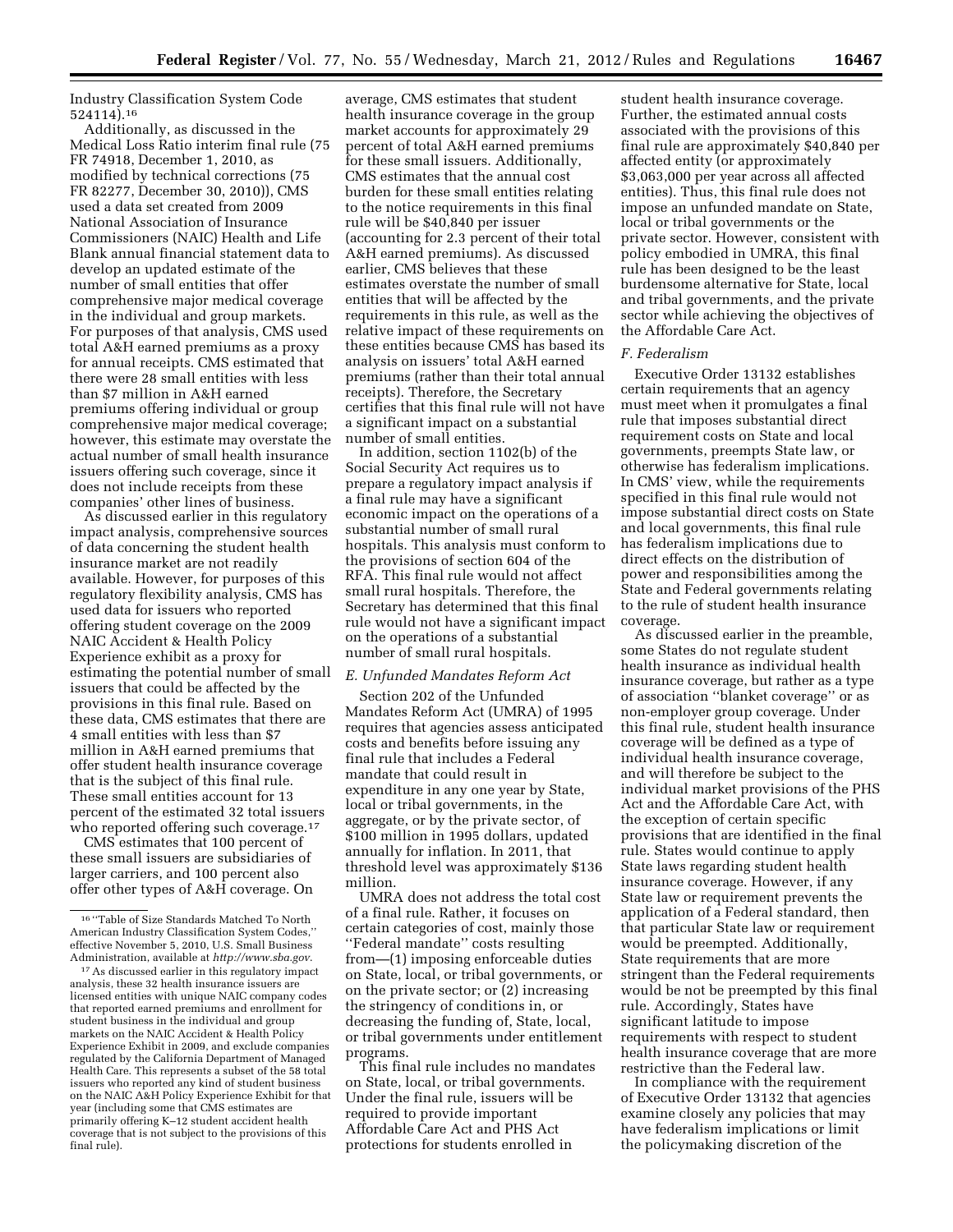States, CMS has engaged in efforts to consult with and work cooperatively with affected States, including consulting with State insurance officials on an individual basis.

Throughout the process of developing this final rule, CMS has attempted to balance the States' interests in regulating health insurance issuers, and Congress' intent to provide uniform protections to consumers in every State. By doing so, it is CMS' view that it has complied with the requirements of Executive Order 13132. Under the requirements set forth in section 8(a) of Executive Order 13132, and by the signatures affixed to this rule, HHS certifies that the CMS Center for Consumer Information and Insurance Oversight has complied with the requirements of Executive Order 13132 for the attached final rule in a meaningful and timely manner.

### *G. Congressional Review Act*

This final rule is subject to the Congressional Review Act provisions of the Small Business Regulatory Enforcement Fairness Act of 1996 (5 U.S.C. 801 et seq.), which specifies that before a rule can take effect, the Federal agency promulgating the rule shall submit to each House of the Congress and to the Comptroller General a report containing a copy of the rule along with other specified information, and has been transmitted to Congress and the Comptroller General for review.

# **List of Subjects**

### *45 CFR Part 144*

Health care, Health insurance, Reporting and recordkeeping requirements.

#### *45 CFR Part 147*

Health care, Health insurance, Reporting and recordkeeping requirements, and State regulation of health insurance.

### *45 CFR Part 158*

Administrative practice and procedure, Claims, Health care, Health insurance, Health plans, Penalties, Reporting and recordkeeping requirements.

For the reasons set forth in the preamble, the Department of Health and Human Services amends 45 CFR Subtitle A, Subchapter B as set forth below:

# **PART 144—REQUIREMENTS RELATING TO HEALTH INSURANCE COVERAGE**

■ 1. The authority citation for part 144 continues to read as follows:

**Authority:** Secs. 2701 through 2763, 2791, and 2792 of the Public Health Service Act, 42 U.S.C. 300gg through 300gg–63, 300gg–91, and 300gg–92.

■ 2. Section 144.103 is amended by:

■ a. Revising the introductory text. ■ b. Adding the definition of "student" health insurance coverage'' in alphabetical order.

The revision and addition read as follows:

### **§ 144.103 Definitions.**

For purposes of parts 146 (group market), 147 (health reform requirements for the group and individual markets), 148 (individual market), and 150 (enforcement) of this subchapter, the following definitions apply unless otherwise provided:<br> $\begin{array}{ccc} \ast & \ast & \ast & \ast \\ \ast & \ast & \ast & \ast \end{array}$ \* \* \* \* \*

*Student health insurance coverage*  has the meaning given the term in § 147.145.

\* \* \* \* \*

# **PART 147—HEALTH INSURANCE REFORM REQUIREMENTS FOR THE GROUP AND INDIVIDUAL HEALTH INSURANCE MARKETS**

■ 3. The authority citation for part 147 continues to read as follows:

**Authority:** Sections 2701 through 2763, 2791, and 2792 of the Public Health Service Act (42 U.S.C. 300gg through 300gg–63, 300gg–91, and 300gg–92), as amended.

 $\blacksquare$  4. Add § 147.145 to read as follows:

#### **§ 147.145 Student health insurance coverage.**

(a) *Definition.* Student health insurance coverage is a type of individual health insurance coverage (as defined in § 144.103 of this subchapter) that is provided pursuant to a written agreement between an institution of higher education (as defined in the Higher Education Act of 1965) and a health insurance issuer, and provided to students enrolled in that institution of higher education and their dependents, that meets the following conditions:

(1) Does not make health insurance coverage available other than in connection with enrollment as a student (or as a dependent of a student) in the institution of higher education.

(2) Does not condition eligibility for the health insurance coverage on any health status-related factor (as defined in § 146.121(a) of this subchapter) relating to a student (or a dependent of a student).

(3) Meets any additional requirement that may be imposed under State law.

(b) *Exemptions from the Public Health Service Act.* (1) *Guaranteed availability and guaranteed renewability.* For

purposes of sections 2741(e)(1) and 2742(b)(5) of the Public Health Service Act, student health insurance coverage is deemed to be available only through a bona fide association.

(2) *Annual limits.* (i) Notwithstanding the annual dollar limits requirements of § 147.126, for policy years beginning before September 23, 2012, a health insurance issuer offering student health insurance coverage may not establish an annual dollar limit on essential health benefits that is lower than \$100,000.

(ii) Notwithstanding the annual dollar limits requirements of § 147.126, for policy years beginning on or after September 23, 2012, but before January 1, 2014, a health insurance issuer offering student health insurance coverage may not establish an annual dollar limit on essential health benefits that is lower than \$500,000.

(iii) For policy years beginning on or after January 1, 2014, a health insurance issuer offering student health insurance coverage must comply with the annual dollar limits requirements in § 147.126.

(c) *Student administrative health fees.*  (1) *Definition.* A student administrative health fee is a fee charged by the institution of higher education on a periodic basis to students of the institution of higher education to offset the cost of providing health care through health clinics regardless of whether the students utilize the health clinics or enroll in student health insurance coverage.

(2) *Preventive services.*  Notwithstanding the requirements under section 2713 of the Public Health Service Act and its implementing regulations, student administrative health fees as defined in paragraph (c)(1) of this section are not considered cost-sharing requirements with respect to specified recommended preventive services.

(d) *Notice.* (1) *Requirements.* (i) A health insurance issuer that provides student health insurance coverage, and does not meet the annual dollar limits requirements under section 2711 of the Public Health Service Act, must provide a notice informing students that the policy does not meet the minimum annual limits requirements under section 2711 of the Public Health Service Act. The notice must include the dollar amount of the annual limit along with a description of the plan benefits to which the limit applies for the student health insurance coverage.

(ii) The notice must state that the student may be eligible for coverage as a dependent in a group health plan of a parent's employer or under the parent's individual market coverage if the student is under the age of 26.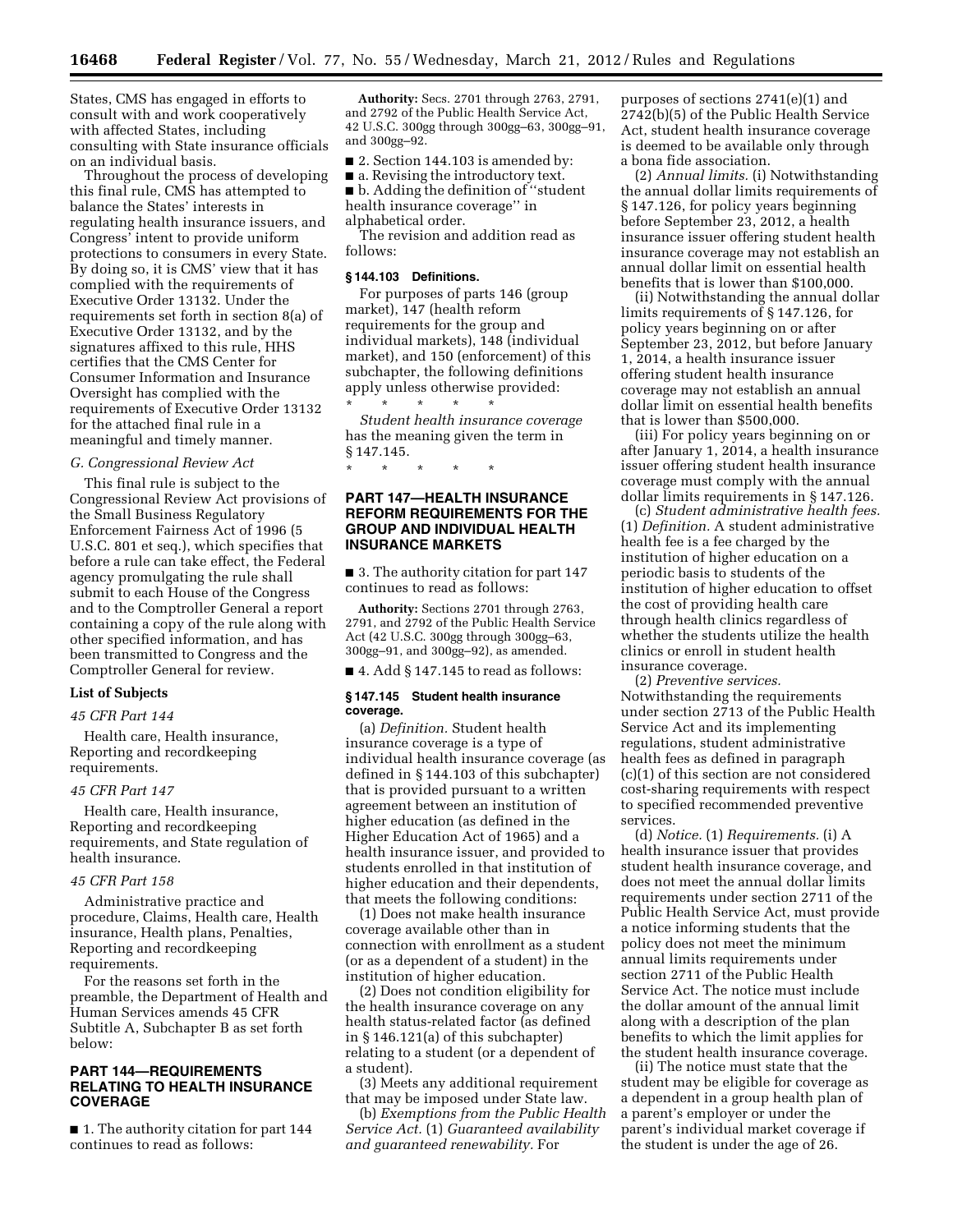(iii) The notice must be prominently displayed in clear, conspicuous 14 point bold type on the front of the insurance policy or certificate and in any other plan materials summarizing the terms of the coverage (such as a summary description document).

(iv) The notice must be provided for policy years beginning before January 1, 2014.

(2) *Model language.* The following model language, or substantially similar language, can be used to satisfy the notice requirement of this paragraph (d): ''Your student health insurance coverage, offered by [name of health insurance issuer], may not meet the minimum standards required by the health care reform law for the restrictions on annual dollar limits. The annual dollar limits ensure that consumers have sufficient access to medical benefits throughout the annual term of the policy. Restrictions for annual dollar limits for group and individual health insurance coverage are \$1.25 million for policy years before September 23, 2012; and \$2 million for policy years beginning on or after September 23, 2012 but before January 1, 2014. Restrictions for annual dollar limits for student health insurance coverage are \$100,000 for policy years before September 23, 2012, and \$500,000 for policy years beginning on or after September 23, 2012, but before January 1, 2014. Your student health insurance coverage put an annual limit of: [Dollar amount] on [which covered benefits—notice should describe all annual limits that apply]. If you have any questions or concerns about this notice, contact [provide contact information for the health insurance issuer]. Be advised that you may be eligible for coverage under a group health plan of a parent's employer or under a parent's individual health insurance policy if you are under the age of 26. Contact the plan administrator of the parent's employer plan or the parent's individual health insurance issuer for more information.''

(e) *Applicability.* The provisions of this section apply for policy years beginning on or after July 1, 2012.

# **PART 158—ISSUER USE OF PREMIUM REVENUE: REPORTING AND REBATE REQUIREMENTS**

■ 5. The authority citation for part 158 continues to read as follows:

**Authority:** Section 2718 of the Public Health Service Act (42 USC 300gg–18), as amended.

■ 6. Section 158.103 is amended by adding the definitions of ''student

administrative health fee,'' ''student health insurance coverage,'' and ''student market'' in alphabetical order, to read as follows:

# **§ 158.103 Definitions.**

For the purposes of this part, the following definitions apply unless specified otherwise.

\* \* \* \* \* *Student administrative health fee* has the meaning given the term in § 147.145 of this subchapter.

*Student health insurance coverage*  has the meaning given the term in § 147.145 of this subchapter.

*Student market* means the market for student health insurance coverage. \* \* \* \* \*

■ 7. Section 158.120 is amended by adding paragraph (d)(5) to read as follows:

# **§ 158.120 Aggregate reporting.**

\* \* \* \* \* (d) \* \* \*

(5) An issuer in the student market must aggregate and report the experience from these policies on a national basis, separately from other policies.

■ 8. Section 158.140 is amended by adding paragraph (b)(3)(iv) to read as follows:

# **§ 158.140 Reimbursement for clinical services provided to enrollees.**

- $\star$   $\star$   $\star$ (b) \* \* \*
- $(3) * * * *$

(iv) Amounts paid to a provider for services that do not represent reimbursement for covered services provided to an enrollee and are directly covered by a student administrative health fee.

\* \* \* \* \* ■ 9. Section 158.220 is amended: ■ a. In paragraph (b) introductory text by removing the reference ''paragraph (c)'' and adding in its place the reference ''paragraphs (c) and (d).'' ■ b. Adding paragraph (d).

The addition reads as follows:

# **§ 158.220 Aggregation of data in calculating an issuer's medical loss ratio.**

\* \* \* \* \* (d) *Requirements for MLR reporting years 2013 and 2014 for the student market only.* 

(1) For the 2013 MLR reporting year, an issuer's MLR is calculated using the data reported under this part for the 2013 MLR reporting year only.

(2) For the 2014 MLR reporting year— (i) If an issuer's experience for the 2014 MLR reporting year is fully

credible, as defined in § 158.230 of this subpart, an issuer's MLR is calculated using the data reported under this part for the 2014 MLR reporting year.

(ii) If an issuer's experience for the 2014 MLR reporting year is partially credible or non-credible, as defined in § 158.230 of this subpart, an issuer's MLR is calculated using the data reported under this part for the 2013 MLR reporting year and the 2014 MLR reporting year.

■ 10. Section 158.221 is amended by adding paragraph (b)(5) to read as follows:

# **§ 158.221 Formula for calculating an issuer's medical loss ratio.**

 $\star$   $\qquad$   $\star$   $\qquad$   $\star$ (b) \* \* \*

(5) The numerator of the MLR for policies that are reported separately under § 158.120(d)(5) of this part must be the amount specified in paragraph (b) of this section, except that for the 2013 MLR reporting year the total of the incurred claims and expenditures for activities that improve health care quality is then multiplied by a factor of 1.15.

■ 11. Section 158.231 is amended by adding paragraphs (d) and (e) to read as follows:

\* \* \* \* \*

# **§ 158.231 Life-years used to determine credible experience.**

\* \* \* \* \* (d) For the 2013 MLR reporting year for the student market only, the lifeyears used to determine credibility are the life-years for the 2013 MLR reporting year only.

(e) For the 2014 MLR reporting year for the student market only—

(1) If an issuer's experience for the 2014 MLR reporting year is fully credible, the life-years used to determine credibility are the life-years for the 2014 MLR reporting year only;

(2) If an issuer's experience for the 2014 MLR reporting year only is partially credible or non-credible, the life-years used to determine credibility are the life-years for the 2013 MLR reporting year plus the life-years for the 2014 MLR reporting year.

■ 12. Section 158.232 is amended by adding paragraph (e) to read as follows:

### **§ 158.232 Calculating the credibility adjustment.**

\* \* \* \* \* (e) *No credibility adjustment.*  Beginning with the 2015 MLR reporting year for the student market only, the credibility adjustment for an MLR based on partially credible experience is zero